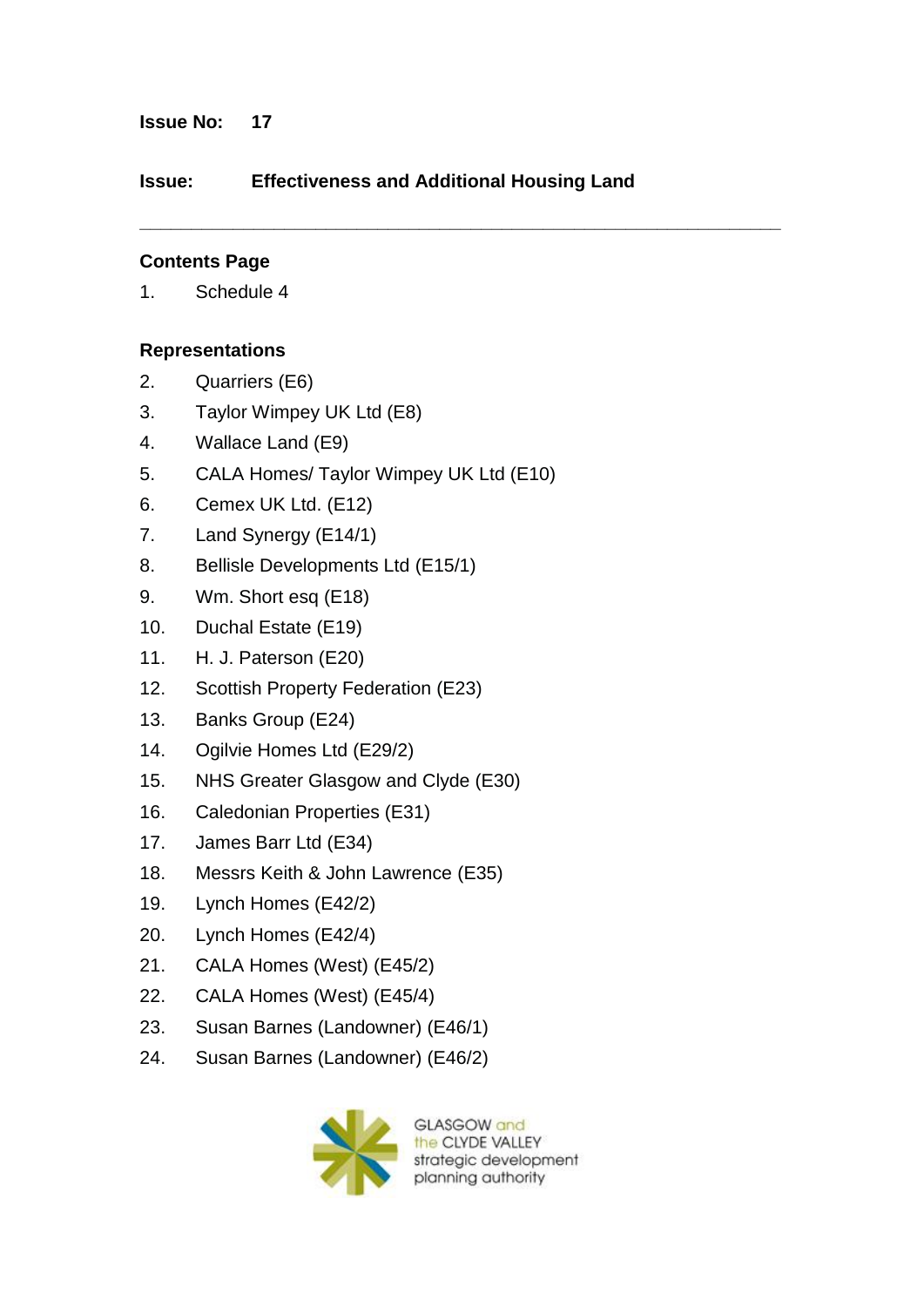- 25. Susan Barnes (Landowner) (E46/4)
- 26. Jackton & Thorntonhall Community Council (E49/5)
- 27. Hometown Foundation (E50)
- 28. Scottish Government (Directorate for the Built Environment) (E51/1)
- 29. Mactaggart and Mickel (Homes) Ltd. (E52/13)
- 30. SRG Estates (E53/1)
- 31. Homes for Scotland (E55/4)

### **Supporting Documents**

- 1. Letter from the Scottish Government"s Centre for Housing Market Area Analysis "Glasgow and the Clyde Valley"s Housing Need & Demand Assessment (HNDA): Final Appraisal by the Centre for Housing Market Analysis (CHMA) (21 June 2011)
- 2. Housing Need and Demand Assessment Guidance, The Scottish Government 2008 (Extract)
- 3. Scottish Planning Policy, The Scottish Government, 2010
- 4. Planning Advice Note PAN 2/2010 "Affordable Housing and Housing Land Audits'. The Scottish Government, 2010 (Extract)
- 5. Scottish Planning Policy 3 "Planning for Homes" (Revised 2008) (Extract)
- 6. Scottish Planning Policy 3 "Planning for Homes" (Revised 2008), Annex A (Extract)
- 7. Glasgow and the Clyde Valley Strategic Development Planning Authority, March 2009, Housing Land Audit Guidance Notes Draft 2009
- 8. Glasgow and the Clyde Valley Strategic Development Planning Authority, "Urban Capacity Study Issues Report 2009'
- 9. Glasgow and the Clyde Valley Strategic Development Plan Proposed Plan, Background Report 13, Urban Capacity Study 2009 (Extract)
- 10. National Planning Framework for Scotland 2. The Scottish Government, 2009 (Extract)
- 11. East Renfrewshire Council"s Local Plan Examination Report, September 2010 (Extract)
- 12. Letter from the Chief Planner "Providing an Effective Supply of Land for Housing", 29 October 2010
- 13. Housing Need and Demand Assessment Guidance. The Scottish Government, 2008 (Extract)
- 14. Glasgow and the Clyde Valley Strategic Development Plan Proposed Plan, Background Report 12, Housing Need and Demand Assessment, Technical Appendix TA01 "A Housing Market Area Framework" (Extract)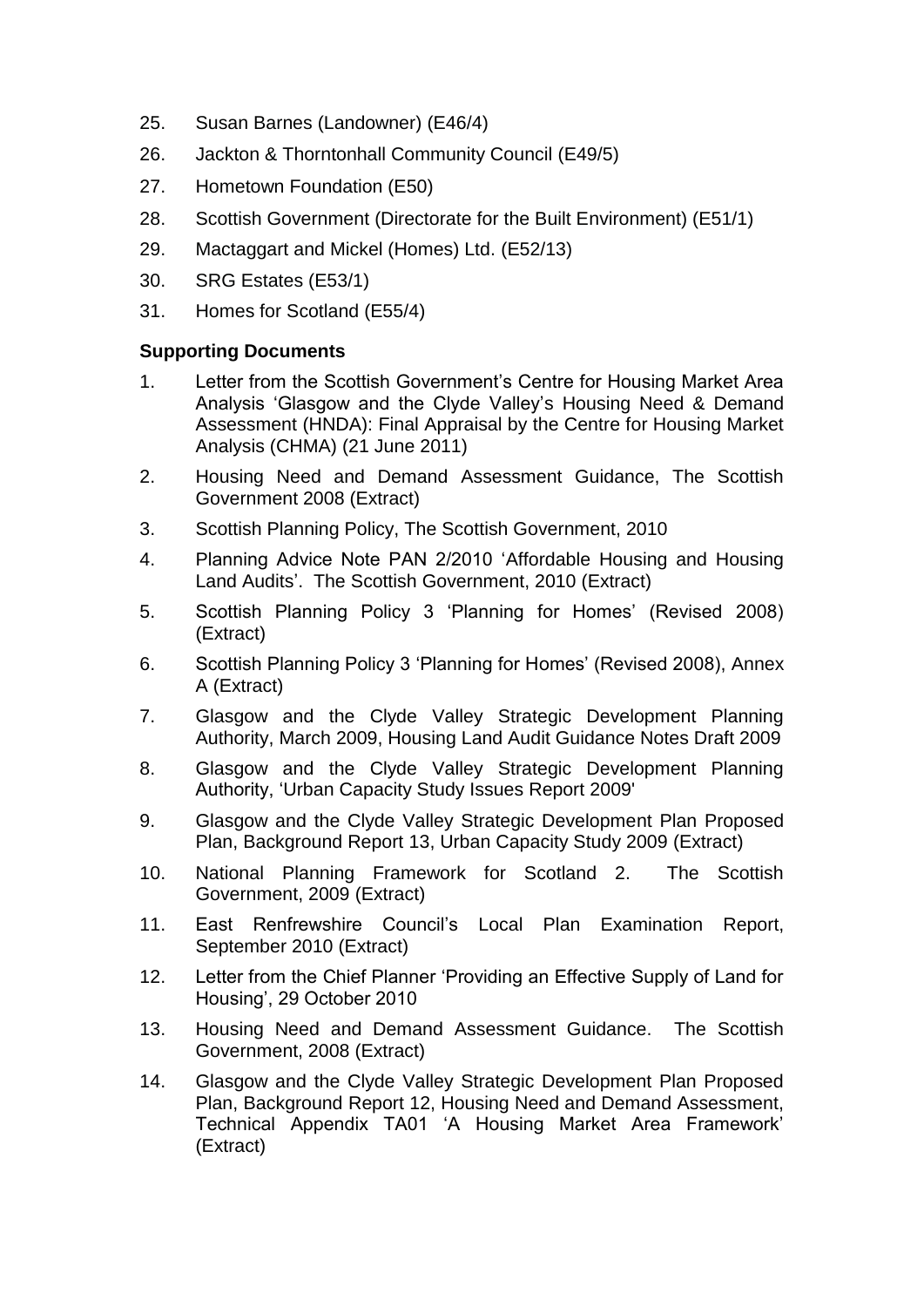| <b>Issue 17</b>                                                                                                                                                   | <b>Effectiveness and Additional Housing Land</b>                                                                 |  |  |  |  |  |  |
|-------------------------------------------------------------------------------------------------------------------------------------------------------------------|------------------------------------------------------------------------------------------------------------------|--|--|--|--|--|--|
| <b>Development plan</b><br>reference:                                                                                                                             | <b>Reporter:</b><br>Section 4 Spatial Development Strategy<br>Sustainable Framework 3 Sustainable<br>communities |  |  |  |  |  |  |
| Body or person(s) submitting a representation raising the issue (including                                                                                        |                                                                                                                  |  |  |  |  |  |  |
| reference number):<br><b>E6 Quarriers</b>                                                                                                                         |                                                                                                                  |  |  |  |  |  |  |
| E8 Taylor Wimpey UK Ltd<br><b>E9 Wallace Land</b>                                                                                                                 |                                                                                                                  |  |  |  |  |  |  |
| E10 CALA Homes/ Taylor Wimpey UK Ltd<br>E12 Cemex UK Ltd.                                                                                                         |                                                                                                                  |  |  |  |  |  |  |
| E14/1 Land Synergy                                                                                                                                                |                                                                                                                  |  |  |  |  |  |  |
| E15/1 Bellisle Developments Ltd<br>E18 Wm. Short esq                                                                                                              |                                                                                                                  |  |  |  |  |  |  |
| E19 Duchal Estate                                                                                                                                                 |                                                                                                                  |  |  |  |  |  |  |
| E20 H. J. Paterson                                                                                                                                                |                                                                                                                  |  |  |  |  |  |  |
| <b>E23 Scottish Property Federation</b>                                                                                                                           |                                                                                                                  |  |  |  |  |  |  |
|                                                                                                                                                                   | E24 Banks Group                                                                                                  |  |  |  |  |  |  |
| E29/2 Ogilvie Homes Ltd<br>E30 NHS Greater Glasgow & Clyde                                                                                                        |                                                                                                                  |  |  |  |  |  |  |
| E31 Caledonian Properties                                                                                                                                         |                                                                                                                  |  |  |  |  |  |  |
| E34 James Barr Ltd                                                                                                                                                |                                                                                                                  |  |  |  |  |  |  |
| E35 Messrs Keith & John Lawrence                                                                                                                                  |                                                                                                                  |  |  |  |  |  |  |
| E42/2 Lynch Homes                                                                                                                                                 |                                                                                                                  |  |  |  |  |  |  |
| E42/4 Lynch Homes                                                                                                                                                 |                                                                                                                  |  |  |  |  |  |  |
| E45/2 CALA Homes (West)                                                                                                                                           |                                                                                                                  |  |  |  |  |  |  |
| E45/4 CALA Homes (West)                                                                                                                                           |                                                                                                                  |  |  |  |  |  |  |
| E46/1 Susan Barnes (Landowner)                                                                                                                                    |                                                                                                                  |  |  |  |  |  |  |
| E46/2 Susan Barnes (Landowner)<br>E46/4 Susan Barnes (Landowner)                                                                                                  |                                                                                                                  |  |  |  |  |  |  |
| E49/5 Jackton & Thorntonhall Community Council                                                                                                                    |                                                                                                                  |  |  |  |  |  |  |
| E50 Hometown Foundation                                                                                                                                           |                                                                                                                  |  |  |  |  |  |  |
| E51/1 Scottish Government (Directorate for the Built Environment)                                                                                                 |                                                                                                                  |  |  |  |  |  |  |
| E52/13 Mactaggart and Mickel (Homes) Ltd.                                                                                                                         |                                                                                                                  |  |  |  |  |  |  |
| E53/1 SRG Estates                                                                                                                                                 |                                                                                                                  |  |  |  |  |  |  |
| E55/4 Homes for Scotland                                                                                                                                          |                                                                                                                  |  |  |  |  |  |  |
| <b>Provision</b><br><b>of</b><br>the                                                                                                                              | Schedules 6 (page 43), 7 (page 43), 8 (page 44) and 9                                                            |  |  |  |  |  |  |
| development plan to                                                                                                                                               | (page 45)                                                                                                        |  |  |  |  |  |  |
| which<br>the<br><b>issue</b>                                                                                                                                      |                                                                                                                  |  |  |  |  |  |  |
| relates:                                                                                                                                                          | Paragraphs 4.65 (page 40) - 4.86 (page 49)                                                                       |  |  |  |  |  |  |
| Planning authority's summary of the representation(s):                                                                                                            |                                                                                                                  |  |  |  |  |  |  |
| This issue relates to representations which question the effectiveness of the<br>housing land supply and/or request the provision of additional land for housing. |                                                                                                                  |  |  |  |  |  |  |
| The issue is articulated in various ways by different respondents.                                                                                                |                                                                                                                  |  |  |  |  |  |  |
|                                                                                                                                                                   |                                                                                                                  |  |  |  |  |  |  |
| Relevant individual representations are summarised:                                                                                                               |                                                                                                                  |  |  |  |  |  |  |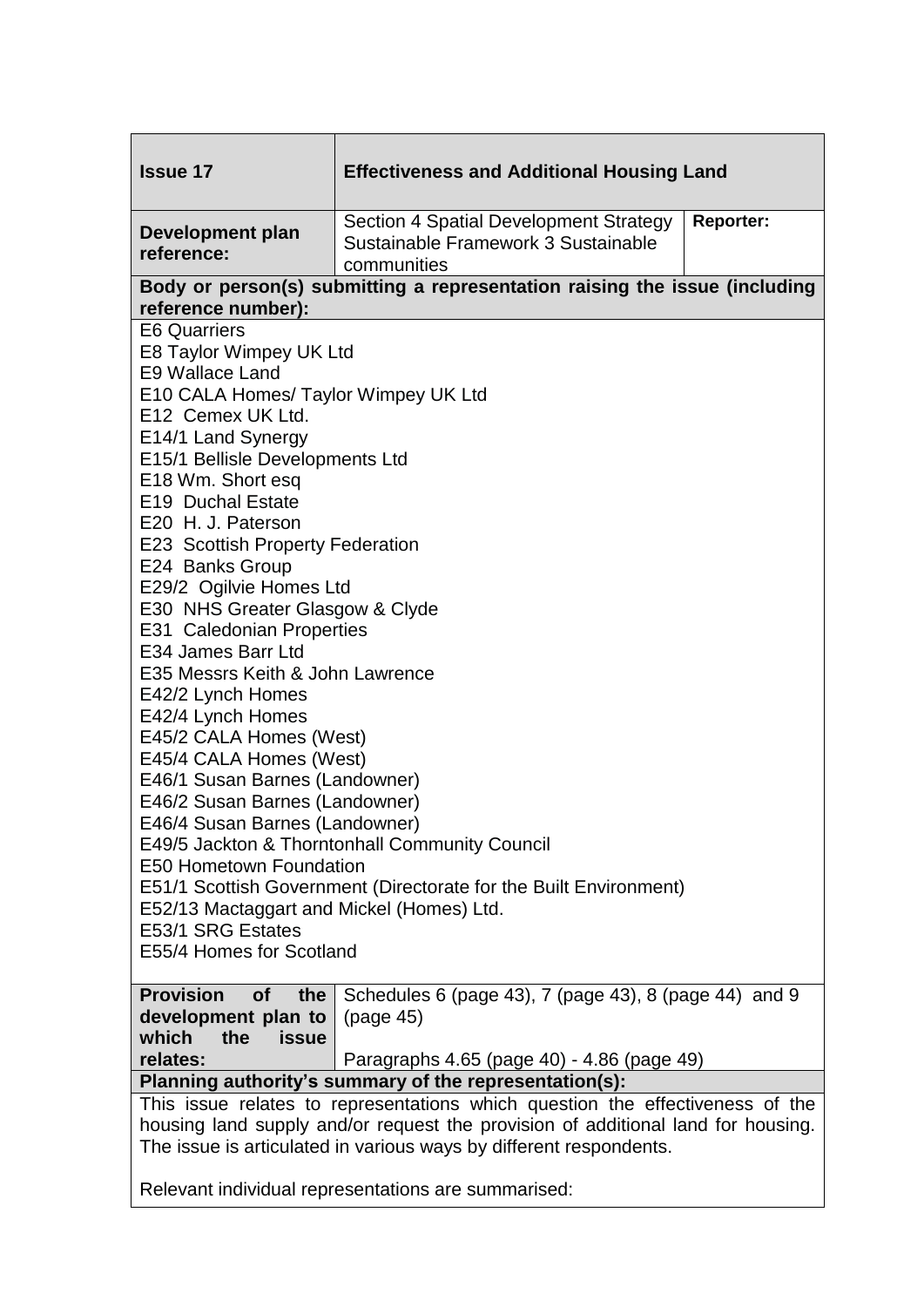### **E6 Quarriers**

This representation is concerned that there are no options for the delivery of new land for private housing outside the context of brownfield regeneration opportunities. It raises five main points:

- no apparent comprehensive assessment of the deliverability of existing supply;
- a singular reliance on brownfield development;
- theoretical oversupply of market housing;
- backlog in affordable housing provision;
- need to deliver land for affordable housing and the role that private housing plays enabling that development.

### **E8 Taylor Wimpey UK Ltd.**

This representation considers that there is an urgent need to address the issue of effectiveness of housing land supply including:

- questioning the lack of progress on Community Growth Areas to 2025;
- non-effective nature of sites within the land supply;
- non-effective nature and market conditions within Clyde Gateway;
- use of last 5 years completion sites as a proxy for the next 15 years; and
- urgent need for affordable and intermediate housing either provided by, or cross-subsidised by, the private sector;
- The representation also objects to the non identification in the conurbation of any additional housing land to 2025.

### **E9 Wallace Land**

This representation is concerned that the Proposed Plan establishes a position that there is no need for any new strategic land releases; that there is continued reliance on the Urban Capacity Study; and that the strategy that flows from this position does not serve to deliver "a generous supply of land for housing" or "give the flexibility necessary for the continued delivery of new housing" as required by Scottish Planning Policy.

# **E10 CALA Homes/ Taylor Wimpey UK Ltd**

This representation has similar concerns to Wallace Land (E9). It also highlights ongoing delay in delivery of residential units at some Community Growth Areas such as South Wishaw and Larkhall/Ferniegair.

### **E12 Cemex UK Ltd.**

The Proposed Plan"s reliance on sites identified in the 2009 Housing Land Audit and 2009 Urban Capacity Study over-estimates the amount of effective housing land and its deliverability. The 2009 Housing Land Audit was based on prerecession data and whilst account has been taken of the changed economic climate, the "effectiveness" of a number of sites must be called into question.

Community Growth Areas are included in Housing Land Audits and these largescale residential led developments have been difficult to deliver. The potential future supply identified in the Urban Capacity Study faces even greater uncertainty – a number of sites carry inherent risks in deliverability and raise issues such as ownership, contamination and physical constraints as identified in Planning Advice Note 2/2010.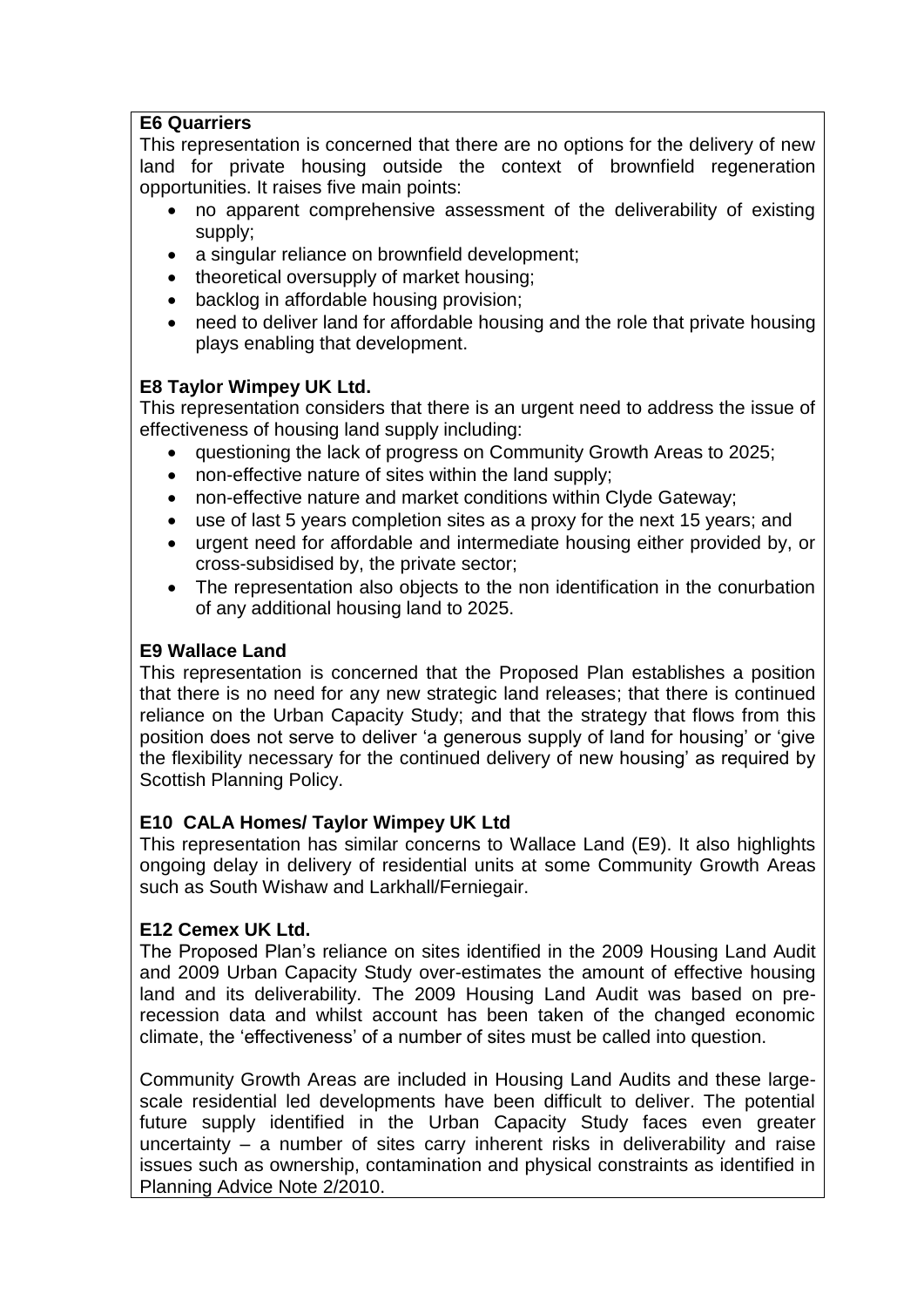The representation also refers to the response by Homes for Scotland to the Main Issues Report consultation, which assessed the effective land supply and concluded that there was a significant shortfall in supply.

The representation raises "serious concerns therefore with the methodology and assumptions upon which the Housing Need and Demand Assessment and Spatial Development Strategy is based. Within the context of continued uncertainty in the housing market and conflicting conclusions about projected housing completions, it is suggested that reference to surplus of housing land to meet private sector demand be removed from the Plan."

# **E14/1 Land Synergy, E15/1 Bellisle Developments**

These representations consider that it is likely that the effectiveness of the housing land supply has been significantly overestimated by the Strategic Development Planning Authority and a great many sites previously considered to be effective are no longer financially viable. The following main points are raised:

- If there is an abundant effective supply then the current backlog of need would not be so great.
- The Urban Capacity Study reconsidered all non- and part-effective sites identified in the Housing Land Audit therefore creating an overlap between the supply set in each.
- The Urban Capacity Study has not subjected each site to the tests of effectiveness as set out in Planning Advice Note 2/2010.
- While a commitment to bring forward sites already allocated/identified in existing local plans is accepted, these should be supplemented by a range of new sites that have the potential to deliver quickly as and when required, in the event that the committed sites fail to deliver on schedule or in the event that some of the committed sites do deliver and demand has increased following the easing of lending restrictions. This would ensure a flexible and robust housing land supply that can adapt as circumstances change, as required by Scottish Planning Policy.
- While the Strategic Development Plan proposes a degree of flexibility to bring forward additional sites as and when they are required, this may not be sufficient and the identification of additional clean and genuinely effective sites from the outset would far more likely result in the delivery of sufficient housing.

### **E18 Wm. Short esq., E19 Duchal Estate, E20 H. J. Paterson, E34 James Barr Ltd, E35 Messrs Keith & John Lawrence**

These representations consider that the Proposed Plan does not take account of the current difficulties in delivering the established housing land supply and considers that the Strategic Development Plan"s housing targets are unlikely to be met unless this issue is addressed at the strategic level. The representations refer to comments in the Chief Planner"s letter (October 2010) and consider that these comments have not been reflected in the Proposed Plan. The Plan should:

- include additional housing land release, revisiting Schedules 8 & 9 to reflect this;
- introduce flexibility for future housing land allocations;
- acknowledge the delays facing the deliverability of Community Growth Areas;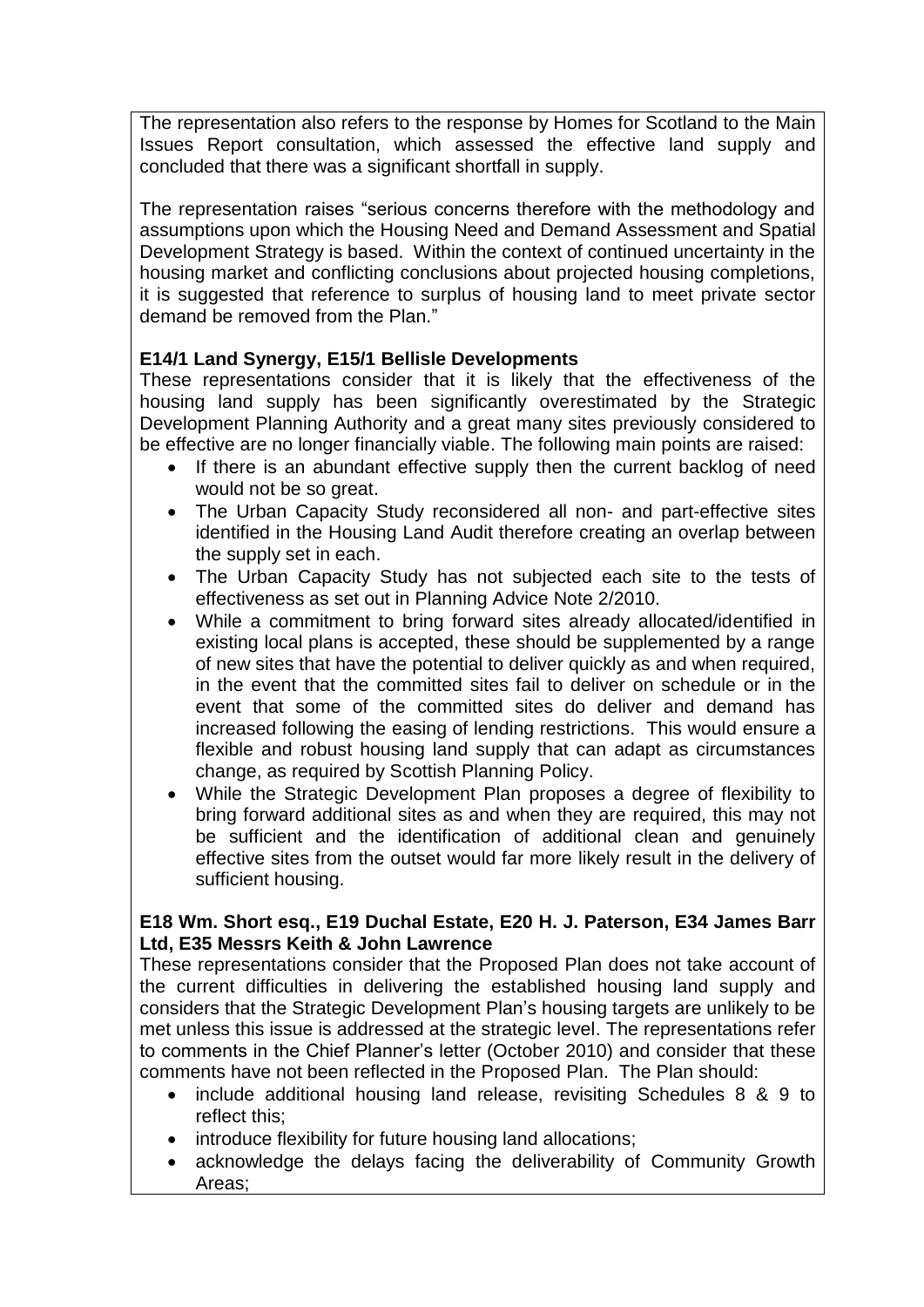specify the vital role that smaller, more deliverable sites could play in meeting housing needs early in the plan period.

# **E23 Scottish Property Federation**

Broadly supports the aspirations for growth, "however there is concern amongst members that the aspiration for growth is not supported by the housing allocations and some members advise that there is an undersupply of housing to 2025. For example, in the current climate only the sites that are viable with little risk will be developed, leaving many of the strategic sites, which the Glasgow and the Clyde Valley Strategic Development Planning Authority is relying on to come forward, as undevelopable. There is concern that the Community Growth Areas are ineffective and identifying them for development in the short-medium term will artificially inflate housing supply. We would suggest that the Local Development Plans be encouraged to bring forward smaller effective sites to make up for the larger constrained sites. We support Homes for Scotland on their views on this issue."

# **E24 Banks Group**

The following main points are raised:

- The Plan does not reflect the Chief Planner's letter  $(29<sup>th</sup>$  October 2010) which requested that planning authorities review the effectiveness of their current housing land supply and that they should consider bringing forward more effective opportunities.
- Development of brownfield sites has become less feasible in the current financial climate due to remediation costs and funding difficulties often associated with such sites. Many of these sites, including sites in the existing established housing land supply and indeed within the effective supply, are unlikely to be effective in the current financial climate. This potential constraint to the development of such sites should be recognised in the Strategic Development Plan.
- 6,000 house completions per anum is not regarded as ambitious.
- Circular 2/2010 (Planning Advice Note 2/2010) makes it clear in paragraph 62 that windfall sites cannot be regarded as part of the planned housing requirement and can only be considered effective once planning applications are approved.
- The use of an Urban Capacity Study which continues to contain sites which cannot be revealed to the public in the Background Report is highly unsatisfactory.
- There is no evidence of a more generous housing land supply; much more flexibility should be given to Local Development Plans to deal with this.
- Consideration needs to be given to the release of additional land in more effective locations to accommodate the short term impact of the current economic recession achieved through a combination of medium sized sustainable locations and by a more liberal approach to small scale locations of under 50 houses which are not classed as major development.
- The respondent does not see any reason why substantial progress cannot be made within the next 2 years on the Gartcosh/Glenboig Community Growth Area, where the respondent has an interest.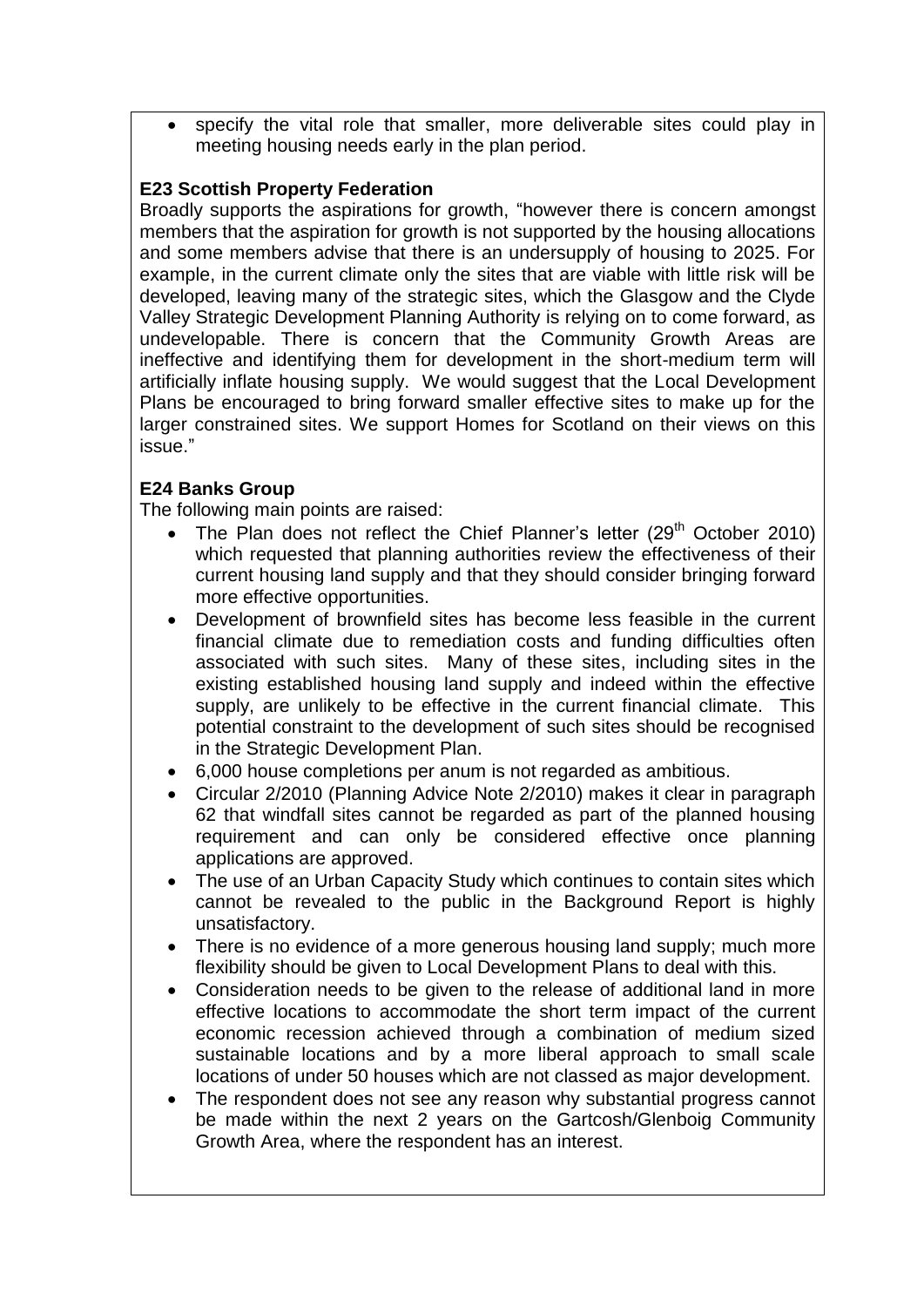### **E29/2 Ogilvie Homes Ltd**

The following main points are raised relating to additional land release:

- Serious concerns over the failure to identify any additional strategic land releases for private sector housing in the period up to 2025.
- Shares the concerns raised by Homes for Scotland that the Glasgow and the Clyde Valley Strategic Development Planning Authority takes an overly pessimistic view of Housing Need and Demand and an overly optimistic view of existing effective housing land.
- Approach is contrary to Scottish Planning Policy and National Planning Framework for Scotland 2 and the Government's specific objective to provide a "generous" supply of effective housing land (giving flexibility) to meet identified housing requirements across all tenures and the need to maintain a 5 year effective supply of housing at all times.
- "We would suggest that there is a need for a proper and realistic reappraisal of the likelihood of resolving constraints on existing strategic allocations, as well as the need to identify additional effective housing land throughout the Glasgow and the Clyde Valley Strategic Development Plan area. The proposal to identify no new strategic housing land allocations in the period to 2025 must be reconsidered. The release of further effective housing land in marketable, accessible, sustainable and viable locations is therefore required and these must be capable of delivery throughout the plan period."

### **E30 NHS Greater Glasgow and Clyde, E31 Caledonian Properties**

(In response to paragraph 4.71) There are a number of National Health Service properties that will become surplus to requirements during the period of the Proposed Plan, and it is considered that these will contribute to the city-region"s economic growth and quality of life. It is also considered that triggers should be identified for the release of future phases of effective sites where a 5 year effective supply is not being maintained. Additional land should be identified for housing above and beyond that identified over the plan period. By identifying additional land then it would maintain flexibility in the land supply.

# **E31 Caledonian Properties**

States that it is inevitable that some larger and more complicated sites such as the Community Growth Areas are likely to be unviable or difficult to fund during the plan period. It is our opinion that additional sites should be allocated to compensate against this and ensure that flexibility is retained moving forward. It is considered that there is reliance by the Glasgow and the Clyde Valley Glasgow Strategic Development Planning Authority on these sites and there should be a strategy in place to ensure that if these sites are not delivered then a mechanism is in place to allow for other sites to be brought forward.

# **E42/2 Lynch Homes, E45/2 CALA Homes (West)**

These representations consider that the Proposed Plan does not make clear the assumption that all of the sites in the land supply in the Urban Capacity Study (over 100,000 homes) are assumed to be effective over the plan period. No evidence has been provided by the Glasgow and the Clyde Valley Strategic Development Planning Authority to confirm effectiveness and as such, the conclusion reached that no further land supply is needed for private housing is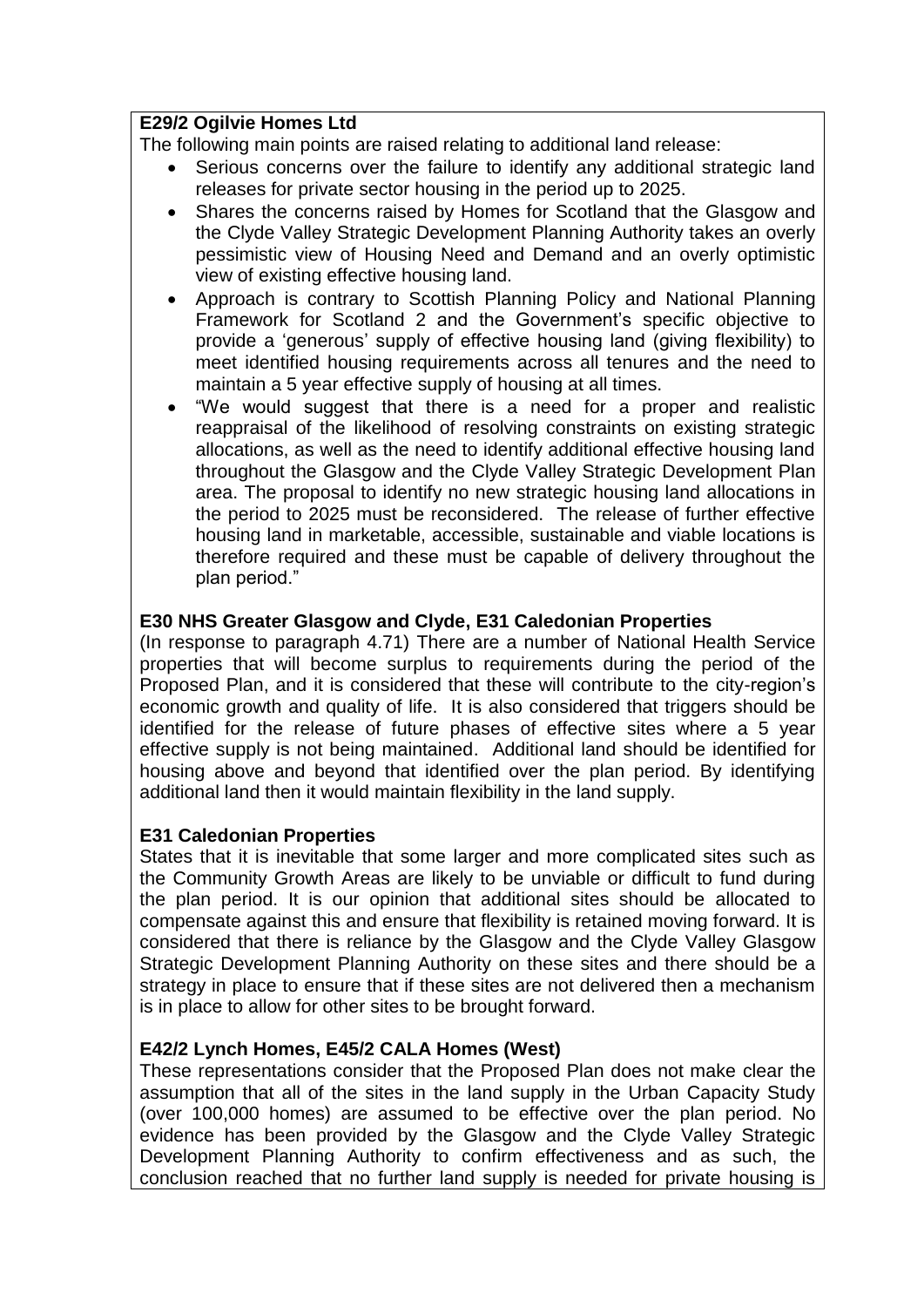fundamentally flawed as well as contrary to the requirements in Scottish Planning Policy.

These representations also consider that the Proposed Plan should discount the Urban Capacity Assessment as part of the effective land supply to meet the strategic housing requirement and seek its allocation as part of the effective land supply.

### **E42/4 Lynch Homes, E45/4 CALA Homes (West)**

These representations raise the following main points:

- There has been a lack of proper assessment of the future effective housing land supply across the region leading to the conclusion that no further housing land supply should be released over the period to 2025.
- The Spatial Development Strategy is founded on the premise that the sites identified in the Urban Capacity Study can become effective over the plan period, 100,000 units, which they consider not to be tenable because Urban Capacity Study sites have not been tested as being effective and these sites have not been agreed by the private housebuilders as capable of being developed. The Urban Capacity Study needs to prove that its potential land supply can be effective, which is best done by Local Authorities allocating all effective Urban Capacity Study sites in Local Development Plans in accordance with Planning Advice Note 2/2010.
- The Plan does not accord with Scottish Planning Policy Paragraph 72 which sets out the information requirements to be reported in the Proposed Plan. It is considered that Schedules  $6 - 9$  do not accord with the requirements of Scottish Planning Policy, methodology in Planning Advice Note 2/2010 and the Housing Need and Demand Assessment Guidance. The representations propose a replacement Schedule 6, deletion of Schedules 7 – 9, and a replacement schedule 7. These proposed changes would: remove the tenuring of the land requirements; use a draft 2010 Housing Land Audit as the base; and exclude all capacity identified in the Urban Capacity Study because it has not been assessed against Planning Advice Note 2/2010.
- A replacement Schedule 6 is proposed that does not differentiate land requirements by tenure; is derived from a draft 2010 Housing Land Audit; uses different time periods to those in the Housing Need and Demand Assessment; and presents all tenure annual requirement. It also provides annualised housing requirements which can be used to provide estimates of housing growth over the longer term period to 2033 (20 year) required by Scottish Planning Policy, which is omitted from the Proposed Plan. It provides an estimate of strategic housing requirements for the region and its constituent authorities – this key target is not included in the Plan.
- The replacement Schedule 7 proposed identifies annual shortfalls and scale of housing allocations necessary to Year 7 for all tenures by Local authority, which is omitted from the Proposed Plan.

### **E46/1 Susan Barnes (Landowner)**

Sufficient scope should be provided for local planning authorities to allocate localscale development to locations outwith the defined core areas. The majority of the Community Growth Areas remain undeveloped since their identification in the 2006 Structure Plan and therefore will form a significant contribution to the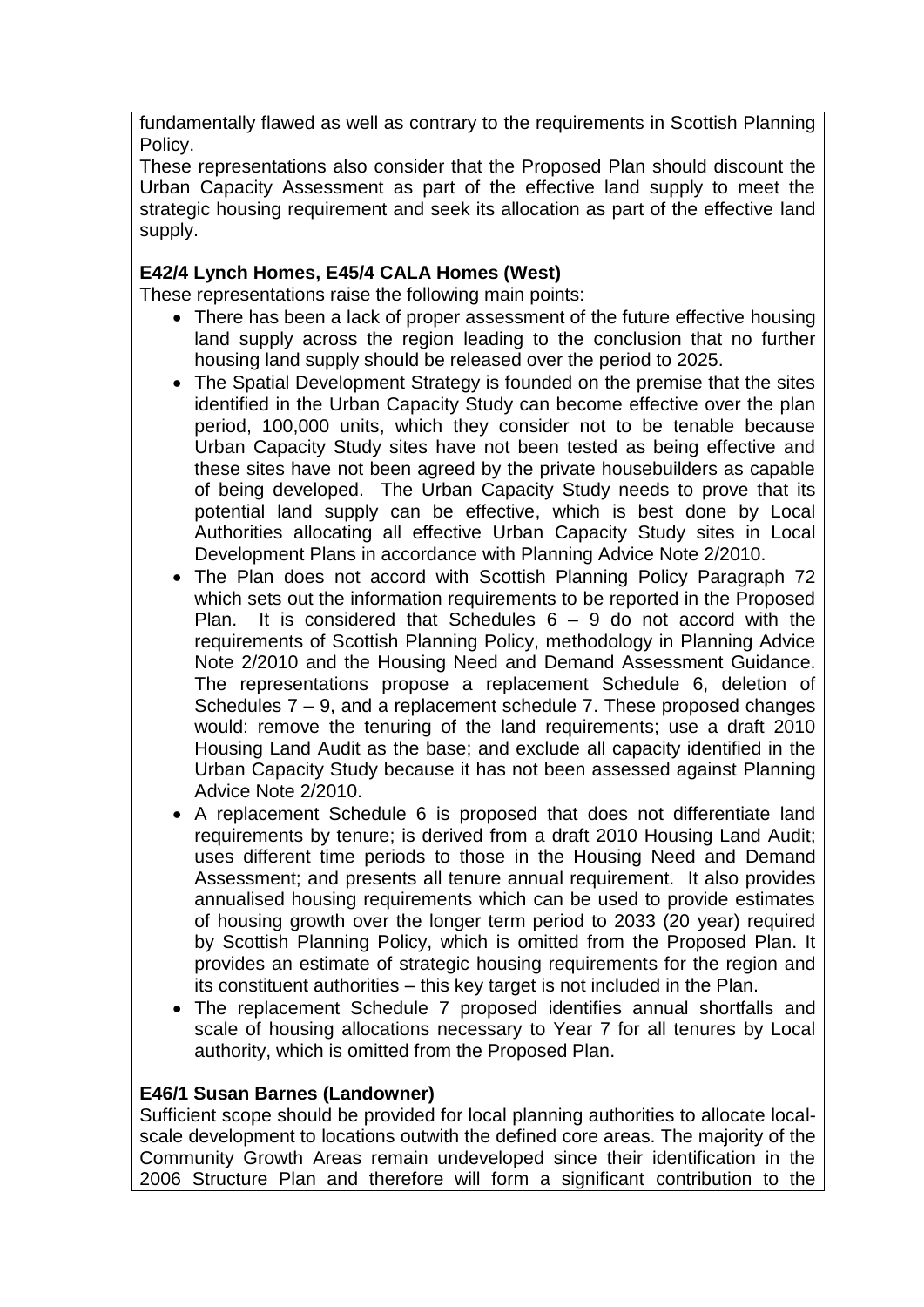housing land requirement over the Strategic Development Plan period. The general location of the core strategic growth areas (Community Growth Areas) is not disputed; however, progress has been and will continue (over the next 5 years) to be slow, therefore the scope for local flexibility and additional sites should be clarified within the Proposed Plan to ensure a clear and transparent framework for the planning system in the West of Scotland. The scope for localscale housing development proposals to 'support the local centre' is accepted in the Strategic Development Plan ("Diagram 4") but an additional sentence should be added to clarify that local-scale development can provide flexibility and a deliverable supply of land, whether for private or affordable housing, on the basis that it is well located in relation to the centre.

### **E46/2 Susan Barnes (Landowner)**

The importance of the identified Community Growth Areas is not disputed but given the on-going delays and implementation issues associated with these largescale development areas, clarification should be given to ensure that there remains scope for localised development. The representation considers that the Proposed Plan should acknowledge the role for suitably-scaled development (predominantly housing or mixed-use) in supporting and providing sufficient space to grow for local communities.

### **E46/4 Susan Barnes (Landowner)**

The Proposed Plan makes no additional strategic housing allocations due to the focus on delivery of the Community Growth Areas; however deliverability of these areas will remain a critical issue. Local Authorities should be given clearer guidance to ensure housing land supply is maintained and they have scope to allocate land outwith these areas as necessary.

### **E49/5 Jackton & Thorntonhall Community Council**

Consider that a generous supply of housing land has been identified in the Proposed Plan therefore there can be no benefit to housebuilders or any other party in identifying even more supply. The problems currently facing the house building industry do not stem from a lack of developable land but from a lack of demand. Increasing land supply would be more likely to exacerbate this situation since it would tend to drive down the market value of the existing land bank thereby threatening the financial stability of the sector.

### **E50 Hometown Foundation**

Potential for not satisfying housing land requirements should be recognised, especially Community Growth Areas at Carluke & Larkhall, so that alternatives can be considered. It is considered that a review of the effectiveness of some sites is undertaken. It is not accepted that there is no strategic requirement to 2025 for additional land.

# **E51/1 Scottish Government (Directorate for the Built Environment)**

Note that Table 7 (Schedule 6 our correction as no Table 7 in Proposed Plan) anticipates 108,000 planned private sector completions 2009-25. From earlier discussions we have gathered that this figure assumes the entirety of the established supply will become available for development within the plan period, but it is not clear from the plan or supporting documents we have seen. We recommend that the reporter clarifies this point and satisfies themselves that this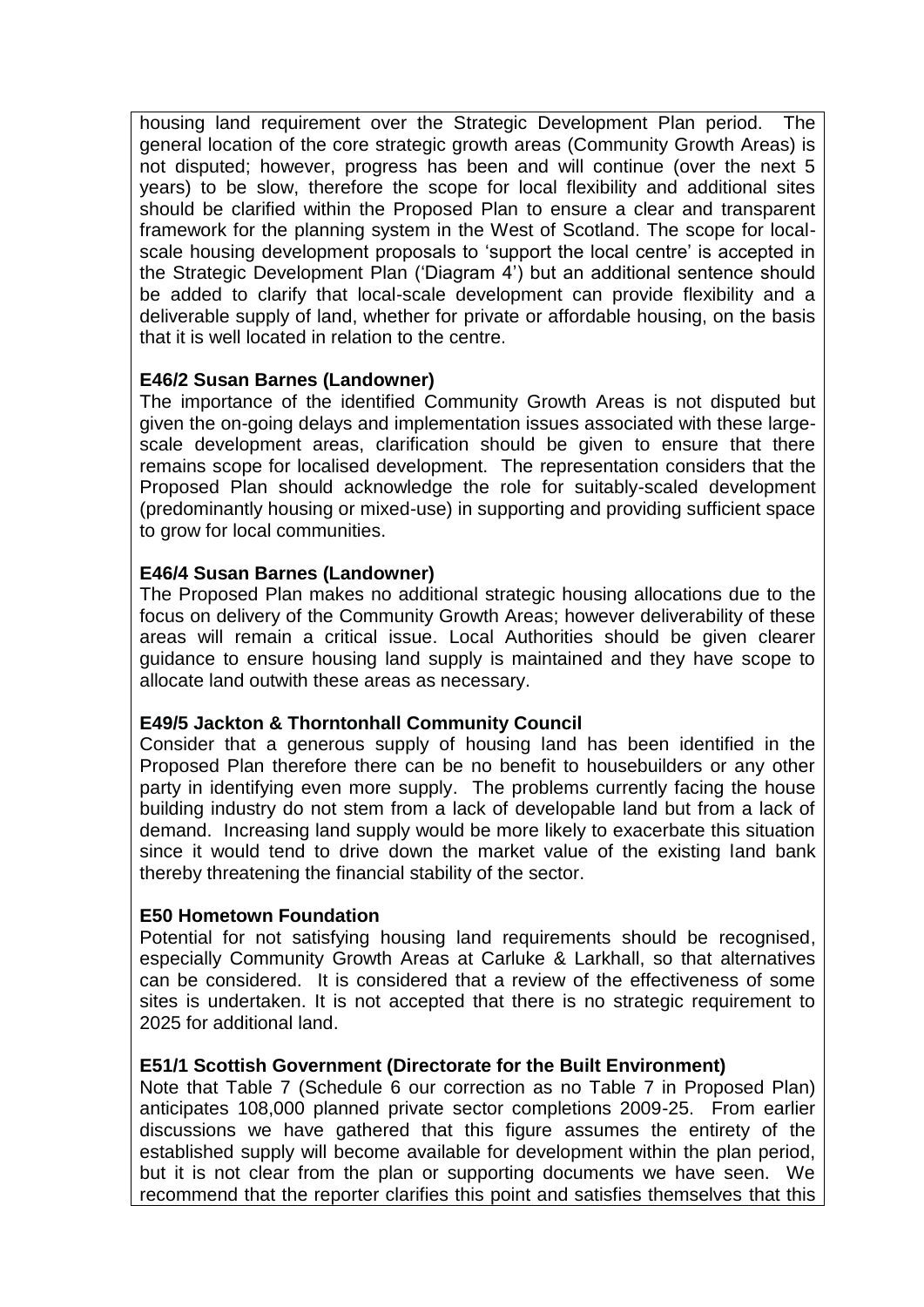figure is based upon a realistic assessment of the likely deliverability of sites that may be in the established supply, but are not currently effective.

# **E52/13 Mactaggart and Mickel (Homes) Ltd.**

The following main points are raised:

- The private sector requirement remains too cautious and does not follow government guidance in seeking to provide a generous housing land supply.
- A significant number of Community Growth Areas are currently not effective and will remain so for the foreseeable future.
- Shorter term completions are required by smaller settlement extensions that are not dependent upon key infrastructure investment.
- Further effective housing land is required to be planned for in terms of supply to meet short to medium term demand over the initial first seven year period from 2008-15. Local Development Plans should be allowed to select growth options that reflect local circumstances.
- Significant reliance on the Urban Capacity Study as detailed in paragraph 4.75, whilst indicating a significant number of units can come forward, at present many of these sites are constrained and are not effective.

# **E53/1 SRG Estates**

The following main points are raised:

- Additional land (especially outwith Community Growth Areas) must be allocated to encourage development in a depressed market.
- Large scale sites are inherently fraught with deliverability difficulties. The current economic climate, which has resulted in a well-documented downturn in housing completions, has simply exacerbated the problems faced by such sites in the short to medium term.
- Where allocations cannot be deemed effective in the short term, it is vital that supplementary alternative proposals/strategies are identified at a strategic level in order to avoid resultant unmet demand.

# **E55/4 Homes for Scotland**

The following main points are raised:

- Has no objection to the demographic and economic projections which form the basis of the Plan, or to the assessment of demand and need contained in the Housing Need and Demand Assessment.
- Does not seek changes to the numerical basis of the housing policies. It does seek a different presentation of the requirements and supply to ensure that local planning authorities genuinely have the flexibility and discretion, as implied by Part 1 of the Plan, to identify effective housing land to meet needs and demands across all tenures.
- Does not fully agree with paragraph 4.71 while higher population projections than those provided by GROS (General Register Office for Scotland – now part of National Records of Scotland) are elements of flexibility, backlog need and discounting windfall sites are not.
	- o Housing Need and Demand Assessment Guidance is clear that backlog need is part of the core projection of need and therefore cannot be considered flexibility.
	- o Planning Advice Note 2/2010 states in paragraph 62 that windfall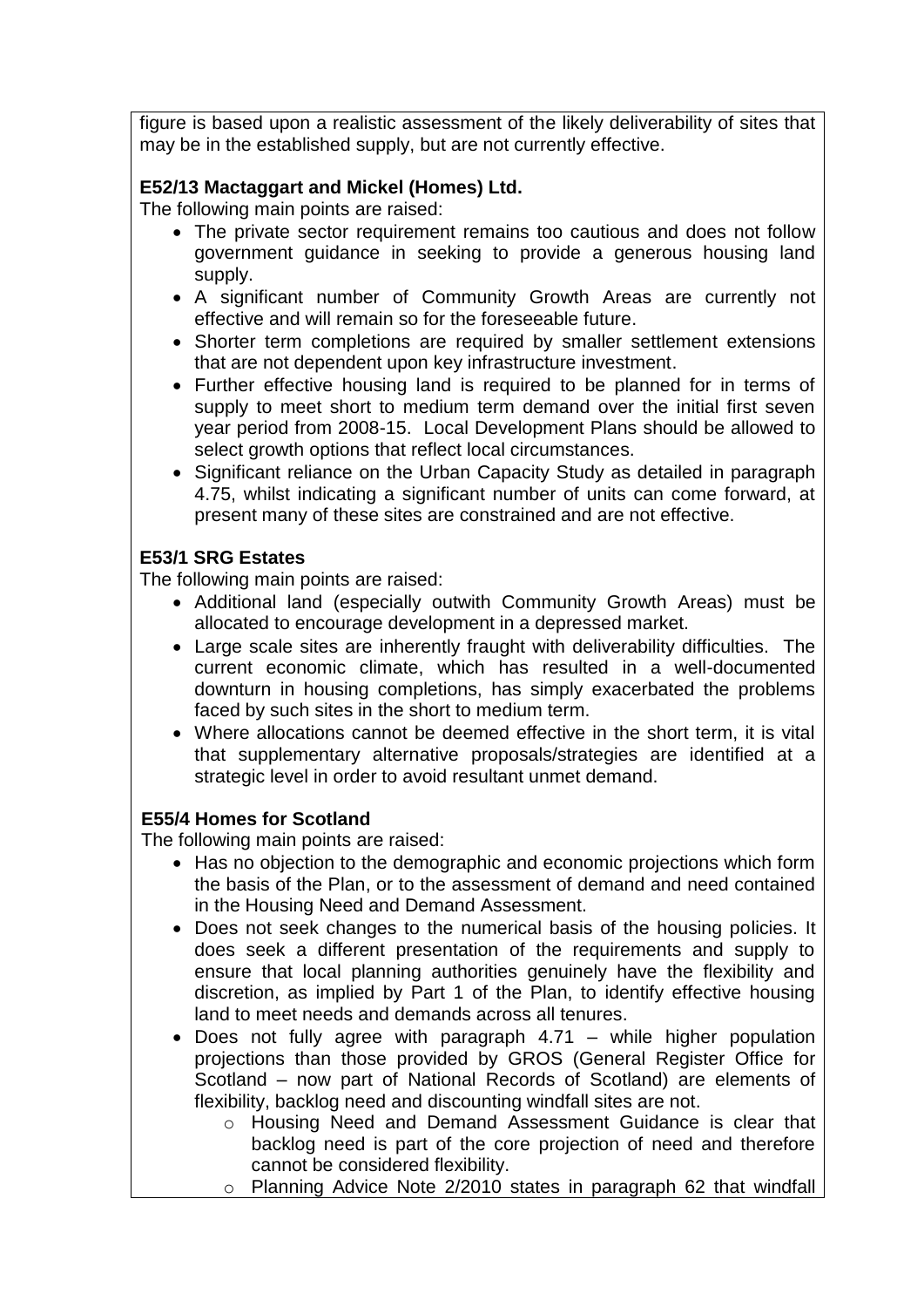sites are not part of the planned housing supply, should not be counted towards meeting the housing requirement, and are only effective once planning consent is granted. The implication is that the Plan expects effective housing land supplies to be augmented in practice by windfall; however, this does not conform to the requirement in Scottish Planning Policy that there is a 'generous' land supply actually allocated in the development plan.

- o It would be helpful to know how much additional flexibility the Glasgow and the Clyde Valley Strategic Development Planning Authority actually believes is built into the Housing Need and Demand Assessment projections, as this information is not quantified anywhere. Our position is that the Housing Need and Demand Assessment projections are a starting point, onto which additional flexibility is built by the provision of a generous allocated land supply.
- Disputes the assumption made about available land supply, in particular the Plan"s assertion that it already knows where all necessary housing land can be found for the next 20 years.
- Acknowledges that 2009 Housing Land Audits were prepared to reflect the economic circumstances and were audited by Homes for Scotland; and that 2009 Urban Capacity Study is an established methodology that includes all the established but not yet effective sites from the audits, as well as an assessment of potential from other sources. However, rejects the assertion in the Proposed Plan that the Urban Capacity Study is a sound basis for saying there will be sufficient effective land to meet requirements for the next 20 years; it is the role of Local Planning Authorities to validate future effective supply beyond that agreed in Audits as effective for the next seven years.
- Considers that Homes for Scotland had no active part in preparing the Urban Capacity Study; the proportion of the established supply from the 2009 audits which is non-effective has risen from 48-62%; other sources of assumed capacity are not identified in detail and cannot therefore be verified; the Urban Capacity Study is an estimate of supply, it follows that these estimates have to be validated in order for their contribution to meeting needs to be proved; validation must involve applying the tests of Planning Advice Note 2/2010 to land proposed to be allocated in Local Development Plans (10 years effective supply from date of adoption).
- Assumed sufficiency at a Strategic Development Plan level in fact masks considerable variations by Council area.
- Document HFS2, submitted in support of the representation, sets out Local Authority requirements and supply – the close correspondence of figures questions if this represents "generous" land supply.
- Document HFS3, submitted in support of the representation, makes reference to research by Turley Associates that typically some 25-30% of assumed housing land supplies never come to fruition (Holder, Robin and Pickles, Helen, Turley Associates (2008) "The Effectiveness of Housing Land Audits in Monitoring Housing Land Supply in Scotland". Edinburgh: The Scottish Government Social Research).
- Taking into account figures for affordable need it is difficult to understand why the need for additional land for affordable housing is not an issue on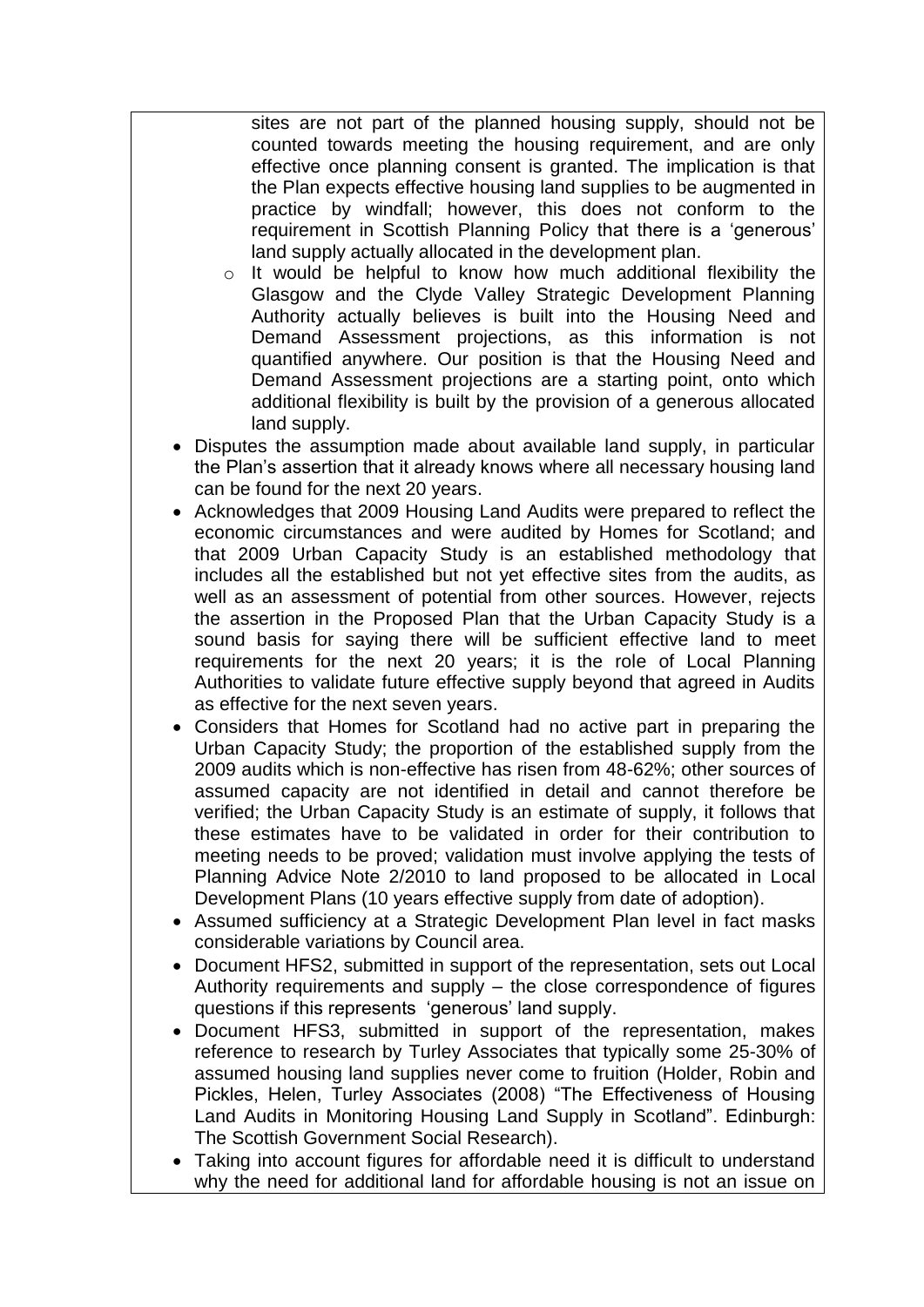which the Strategic Development Plan gives guidance.

- Excessive emphasis on brownfield land and regeneration without sufficient regard to achieving a range and choice of housing types and residential locations.
- Document HFS1, submitted in support of the representation, sets out an analysis (based on the draft 2009 Housing Land Audits), of requirements and supply using an approach which is in conformity with Scottish Planning Policy.
- Homes for Scotland agrees with paragraph 4.86 that it is for local authorities to determine their respective housing supply targets and associated housing land requirements in their Local Housing Strategies and Local Development Plans.

The following representations indicate that they endorse and support the views of Homes for Scotland: E9 Wallace Land; E10 Cala Homes and Taylor Wimpey; E23 Scottish Property Federation; E29/2 Ogilvie Homes Ltd.

# **Modifications sought by those submitting representations:**

### **E6 Quarriers**

No specific modification sought in relation to effectiveness. (Related aspects are dealt with in Issue 13 Green Belt).

# **E8 Taylor Wimpey UK Ltd.**

There is an urgent need for this Plan to address the issue of effectiveness. Support is expressed for Paragraphs 4.87 and 4.89, which outline the circumstances for Local Authorities to release additional land. No specific modification sought.

# **E9 Wallace Land**

No specific modification sought.

# **E10 CALA Homes/ Taylor Wimpey UK Ltd**

No specific modification sought.

# **E12 Cemex UK Ltd.**

A more flexible approach should be adopted in the forthcoming Plan, recognising the inherent uncertainties in the current housing market and the impact this has upon local authorities' ability to maintain an effective 5-year housing land supply. In particular we would suggest that reference to a surplus of effective and established land to meet private sector housing demand should be removed from the Plan to reflect the continued uncertainty in the deliverability of the established land supply during the Plan period.

# **E14/1 Land Synergy, E15/1 Bellisle Developments Ltd**

The Strategic Development Plan should provide a generous supply of new effective sites from the outset of the plan period which will assist in the maintenance of a continuous effective supply of housing land and the realisation of the spatial development strategy.

(Related aspects are dealt with in Issue 20 Generous Land Supply).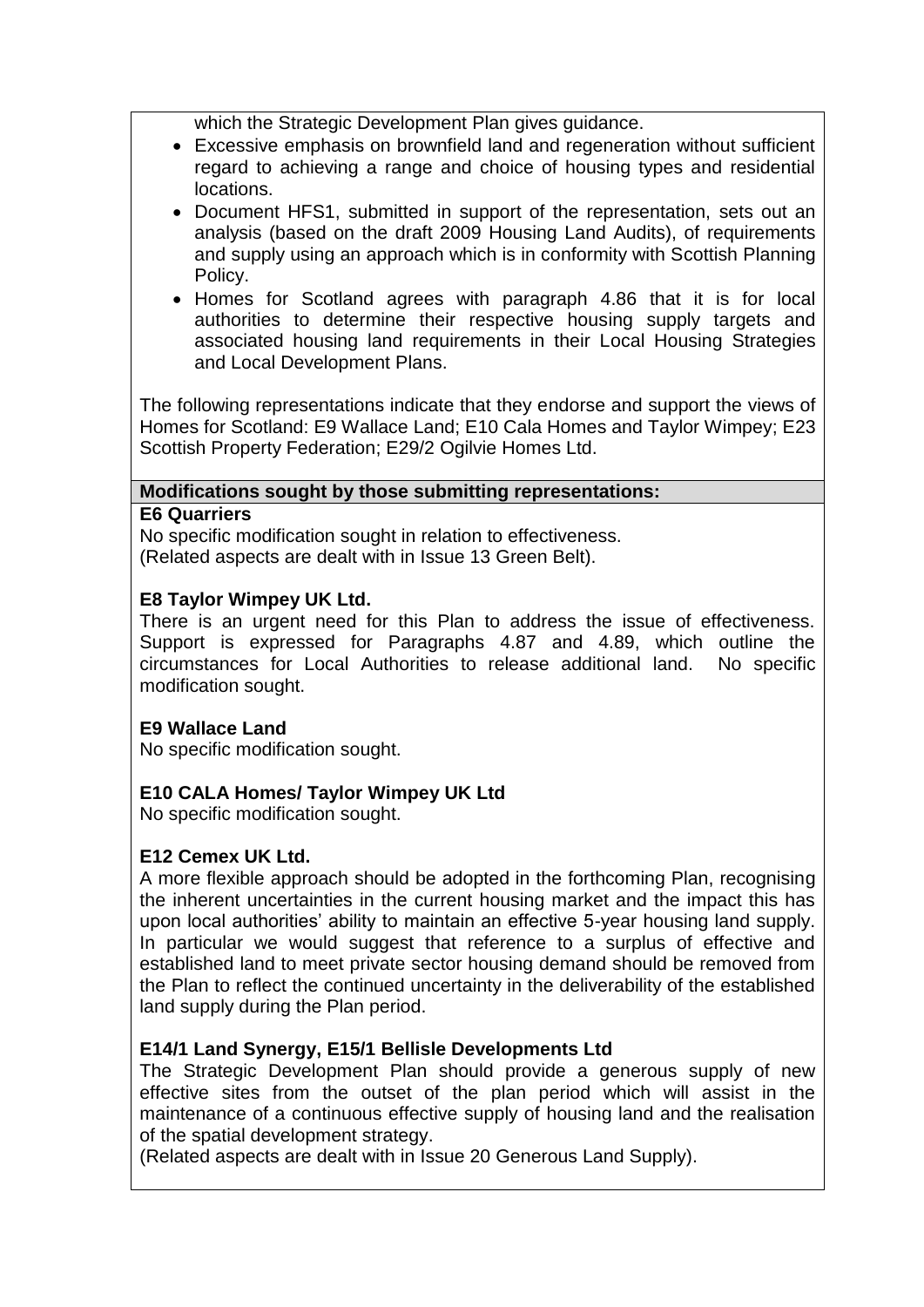# **E18 Wm. Short esq., E19 Duchal Estate, E20 H. J. Paterson**

The Proposed Plan should take account of the current difficulties in delivering the established housing land supply. Schedules 8 and 9 in particular should be revised to include additional housing land release. The Plan should also be modified to introduce flexibility for future housing land allocations, acknowledge the delays facing Community Growth Areas as well as specifying the vital role that smaller, more deliverable sites could play in meeting housing needs early in the plan period, while both public and private expenditure remains constrained.

# **E23 Scottish Property Federation**

The Plan"s aspiration for growth is not supported by the housing allocations and some members advise that there is an undersupply of housing to 2025. There is concern that the Community Growth Areas are ineffective and identifying them for development in the short–medium term will artificially inflate housing supply. Local Development Plans should be encouraged to bring forward smaller effective sites to make up for the larger constrained sites.

# **E24 Banks Group**

Many brownfield sites are unlikely to be effective in the current financial climate. This potential constraint to the development of such sites should be recognised in the Strategic Development Plan. Consideration needs to be given to the release of additional land in more effective locations to accommodate the short term impact of the current economic recession. This should be achieved through a combination of medium sized sustainable locations and by a more liberal approach to small scale locations of under 50 houses which are not classified as major development. Local Development Plans should be given more flexibility to provide a generous housing land supply.

(Related aspects are dealt with in Issue 20 Generous Land Supply).

# **E29/2 Ogilvie Homes Ltd**

- We would suggest that there is a need for a proper and realistic reappraisal of the likelihood of resolving constraints on existing strategic allocations, as well as the need to identify additional effective housing land throughout the Strategic Development Plan area.
- The proposal to identify no new strategic housing land allocations in the period to 2025 must be reconsidered. The release of further effective housing land in marketable, accessible, sustainable and viable locations is therefore required and these must be capable of delivery throughout the plan period.

(Related aspects are dealt with in Issue 20 Generous Land Supply and Issue 24 Housing Land Additions: Specific Locations).

# **E30 NHS Greater Glasgow and Clyde, E31 Caledonian Properties**

The Glasgow and the Clyde Valley Strategic Development Planning Authority should identify additional land for housing above and beyond that identified over the plan period. By identifying additional land it would maintain flexibility in the land supply.

(Related aspects are dealt with in Issue 20 Generous Land Supply and Issue 27 Strategy Support Measure 10 Housing and Local Flexibility).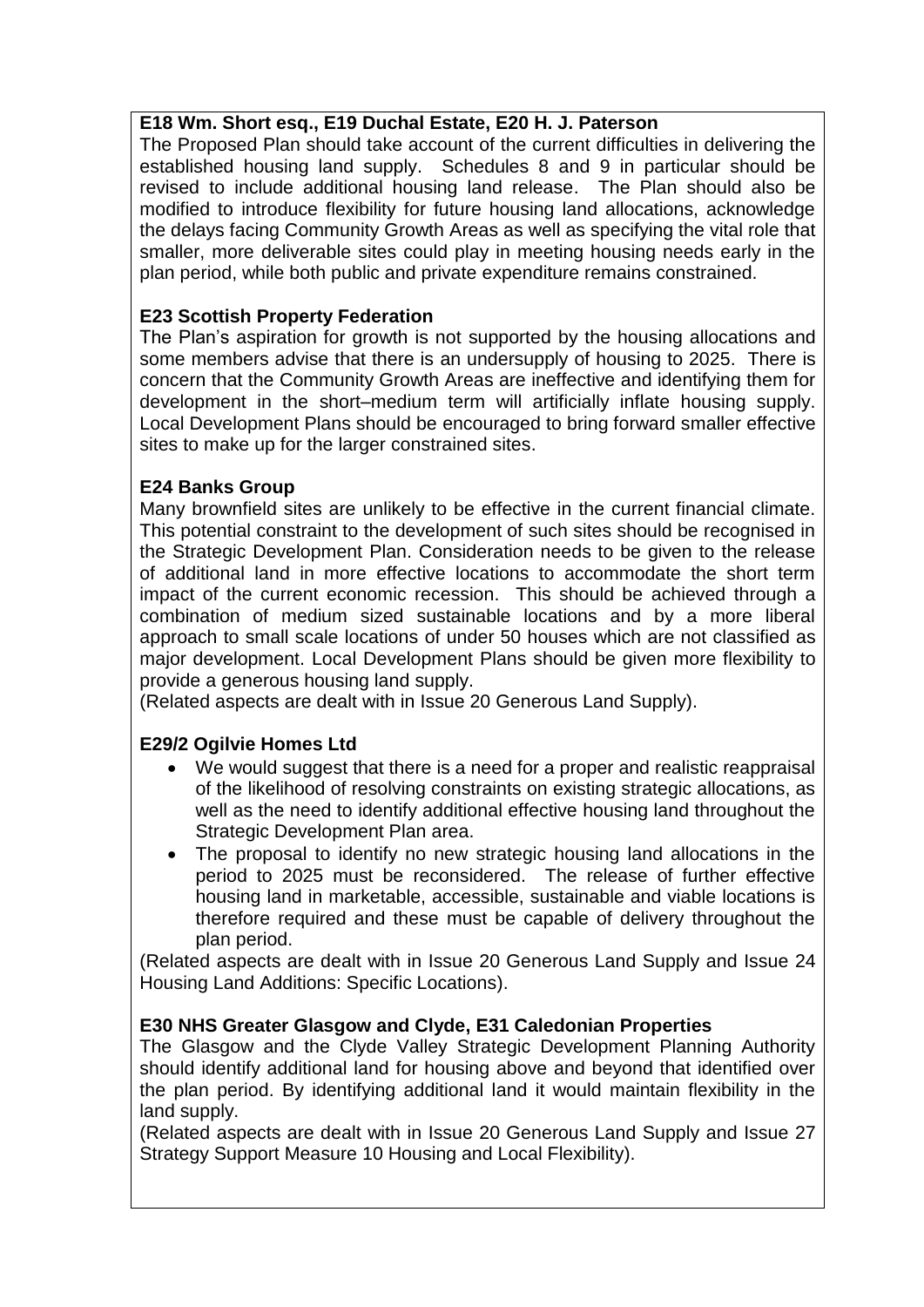# **E34 James Barr Ltd, E35 Messrs Keith & John Lawrence**

Include additional housing land release and amend Schedules 8 and 9 and related text accordingly. Further flexibility required in relation to housing land allocations i.e. a requirement for further private sector housing land release is required.

(Related aspects are dealt with in Issue 20 Generous Land Supply).

# **E42/2 Lynch Homes, E45/2 CALA Homes (West)**

- Discount the Urban Capacity Study as part of the effective land supply to meet the strategic housing requirement and seek its allocation as part of the effective land supply.
- Paragraph 4.71 delete existing text and replace with the following:

"The overall strategic housing requirement for all tenures is shown in Schedule 6.

Local Development Plans are expected to allocate sufficient land to meet these requirements and to maintain a 5 year land supply at all times.

Councils will undertake appropriate assessments to ensure that all sites to be allocated are effective in accord with Scottish Government guidance and to assess the level of completions expected from these allocations and effective land supply to ensure that the 5 year land supply is maintained at all times.

Councils have undertaken an Urban Capacity Study. Any sites which are effective should be allocated in the Local Development Plans. This will provide a valuable source of brownfield land in accord with the strategy.

These approaches will ensure flexibility in the Strategic Development Strategy."

(Related aspects are dealt with in Issue 20 Generous Land Supply).

# **E42/4 Lynch Homes, E45/4 CALA Homes (West)**

These representations propose the following modifications:

- 4.70 delete from the first sentence "..the private sector"
- 4.71 (duplicate modification to E42/2 & E45/2 above)
- 4.72 delete from the second sentence "Considerable…" and replace with "However, it needs to recognise that limited…"
- 4.72 add at the end of the paragraph:

"As required by Scottish Planning Policy, Schedule 7 details the scale of land release to be allocated in the Local Development Plans to Year 7. Local Development Plans are advised to adopt the annualised estimate of the strategic housing requirement to assess the housing shortfalls and allocations needed over the 10 year plan period.

"Local Development Plans should through the Local Housing Strategy adopt the findings from the Housing Need and Demand Assessment to assess Local Housing Needs and any affordable housing shortfall. If a shortfall is identified then and affordable housing policy is appropriate.

"Local Development Plans can allocate land for affordable homes to help deliver the Strategic Development Strategy."

 4.77 delete paragraph and replace with "Having determined the strategic housing requirement for each local authority area, Schedule 7 (amended) details the scale of housing allocations to be met by site allocations to year 7 as required by Scottish Planning Policy. This is based on the effective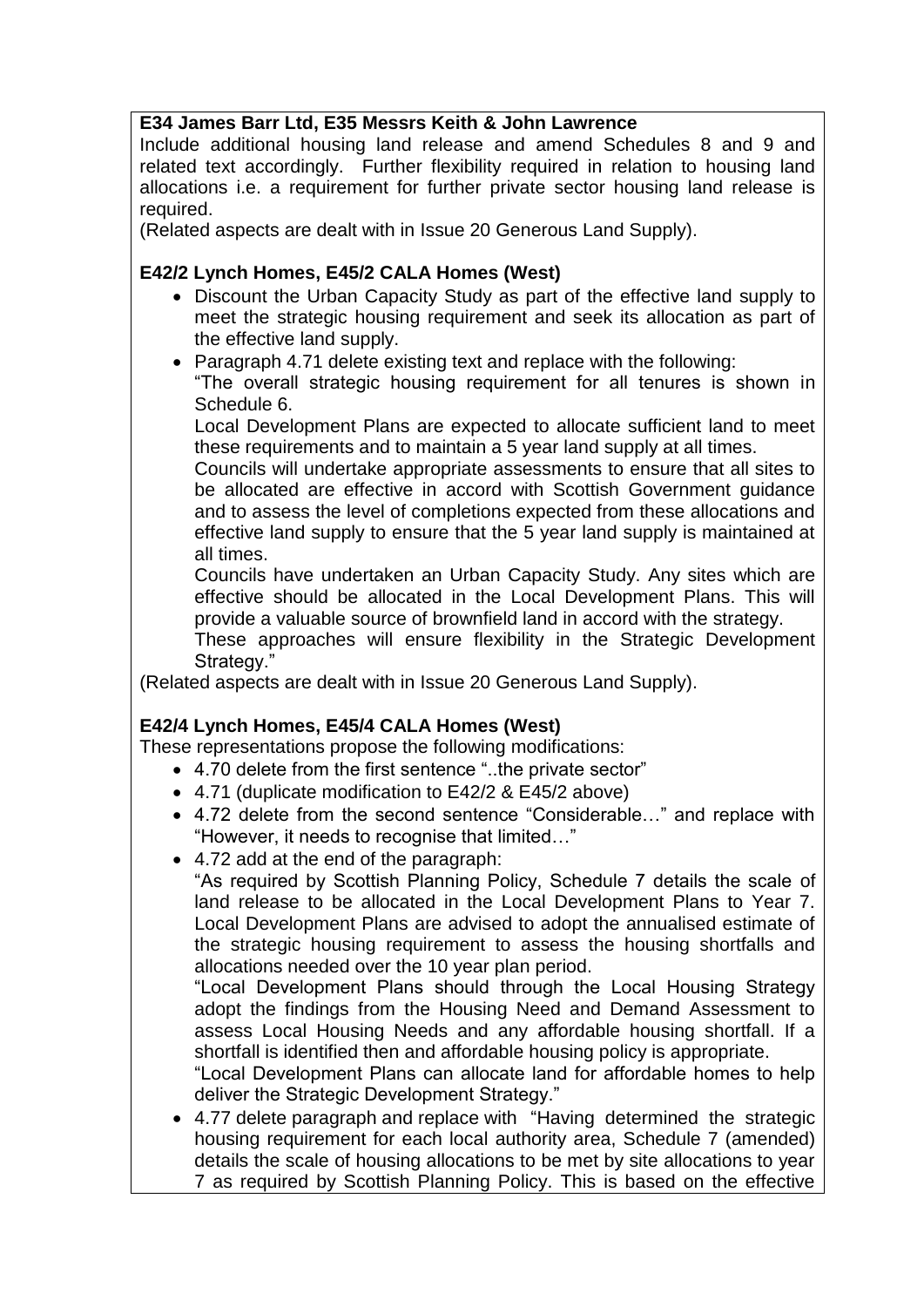land supply in the latest Housing Land Audit (2010). Windfall sites are not included in this land supply assessment. The land identified in the Urban Capacity Study has not been agreed effective and therefore cannot be included in this land supply. Land which is part of the Urban Capacity Study can be allocated in the Local Development Plans it can be demonstrated that these are effective in the relevant plan period."

 Delete Schedules 7, 8 and 9 and replace with new Schedule 7 before paragraph 4.77.

| <b>Local Authority</b>     | <b>Housing Shortfalls to Year 7</b>                                        |                                                   |                          |  |  |  |
|----------------------------|----------------------------------------------------------------------------|---------------------------------------------------|--------------------------|--|--|--|
|                            | <b>Annualised</b><br><b>Housing</b><br><b>Requirement to</b><br>Year 7 (i) | <b>Effective</b><br><b>Housing Supply</b><br>(ii) | <b>Housing Shortfall</b> |  |  |  |
| <b>East Dunbartonshire</b> | 4,065                                                                      | 1,110                                             | 2,955                    |  |  |  |
| <b>East Renfrewshire</b>   | 2,129                                                                      | 1,329                                             | 800                      |  |  |  |
| Glasgow City               | 36,700                                                                     | 18,024                                            | 18,676                   |  |  |  |
| Inverclyde                 | 1,905                                                                      | 2,171                                             |                          |  |  |  |
| North Lanarkshire          | 9,376                                                                      | 6,515                                             | 2,861                    |  |  |  |
| Renfrewshire               | 4,868                                                                      | 4,311                                             | 557                      |  |  |  |
| South Lanarkshire          | 12,559                                                                     | 9,728                                             | 2,831                    |  |  |  |
| <b>West Dunbartonshire</b> | 1,739                                                                      | 1,968                                             |                          |  |  |  |
| <b>GCV total</b>           | 73,340                                                                     | 45,156                                            | 28,679                   |  |  |  |

#### **Schedule 7: Housing Shortfalls to Year 7**

**Source: (i) Strategic Housing Requirement (Schedule 6) (ii) Assessed from 2010 Housing Land Audits as approved (2009 HLA for East Dunbartonshire)** 

Replace Schedule 6 with revised Schedule 6 (this revised Schedule 6 is also referred to in E42/2 above).

| <b>Local Authority</b>                                                          | Housing Requirement to Meet Housing Need & Market Demand |                   |              |                   |             |              |                    |  |
|---------------------------------------------------------------------------------|----------------------------------------------------------|-------------------|--------------|-------------------|-------------|--------------|--------------------|--|
|                                                                                 | 7 Year 2013-20                                           |                   |              | 12 Year 2013-2025 |             |              | Annual             |  |
|                                                                                 | <b>Market</b>                                            | <b>Affordable</b> | <b>Total</b> | <b>Market</b>     | Affordable  | <b>Total</b> | <b>Requirement</b> |  |
| East                                                                            | 1,718                                                    | 3,650             | 5,368        | 2,118             | 4,850       | 6,968        | 581                |  |
| Dunbartonshire                                                                  |                                                          |                   |              |                   |             |              |                    |  |
| East                                                                            | 1,400                                                    | 1,750             | 3,150        | 1,700             | 1,950       | 3,650        | 304                |  |
| Renfrewshire                                                                    |                                                          |                   |              |                   |             |              |                    |  |
| Glasgow City                                                                    | 16,164                                                   | 26,850            | 43,014       | 26,164            | 36,750      | 62,914       | 5,243              |  |
| Inverclyde                                                                      | 891                                                      | 2,175             | 3,066        | 991               | 2,275       | 3,266        | 272                |  |
| <b>North</b>                                                                    | 9,673                                                    | 0                 | 9,673        | 16,073            | 0           | 16,073       | 1,339              |  |
| Lanarkshire                                                                     |                                                          |                   |              |                   |             |              |                    |  |
| Renfrewshire                                                                    | 5,282                                                    | 363               | 5,644        | 7,982             | 363         | 8,344        | 695                |  |
| South                                                                           | 10,055                                                   | 7,675             | 17,730       | 12,555            | 8,975       | 21,530       | 1,794              |  |
| Lanarkshire                                                                     |                                                          |                   |              |                   |             |              |                    |  |
| West                                                                            | 1,782                                                    | $\overline{0}$    | 1,782        | 2,982             | $\mathbf 0$ | 2,982        | 248                |  |
| Dunbartonshire                                                                  |                                                          |                   |              |                   |             |              |                    |  |
| <b>GCV total</b>                                                                | 46,964                                                   | 42,463            | 89,426       | 70,564            | 55,163      | 125,726      | 10,477             |  |
| Note: Based on Planning Scenario/High Affordability including lower estimate of |                                                          |                   |              |                   |             |              |                    |  |
| <b>Backlog of Need</b>                                                          |                                                          |                   |              |                   |             |              |                    |  |
| (Related aspects are dealt with in Issue 22 All Tenure Housing Requirement).    |                                                          |                   |              |                   |             |              |                    |  |

#### **Schedule 6 (amended): Housing Requirements**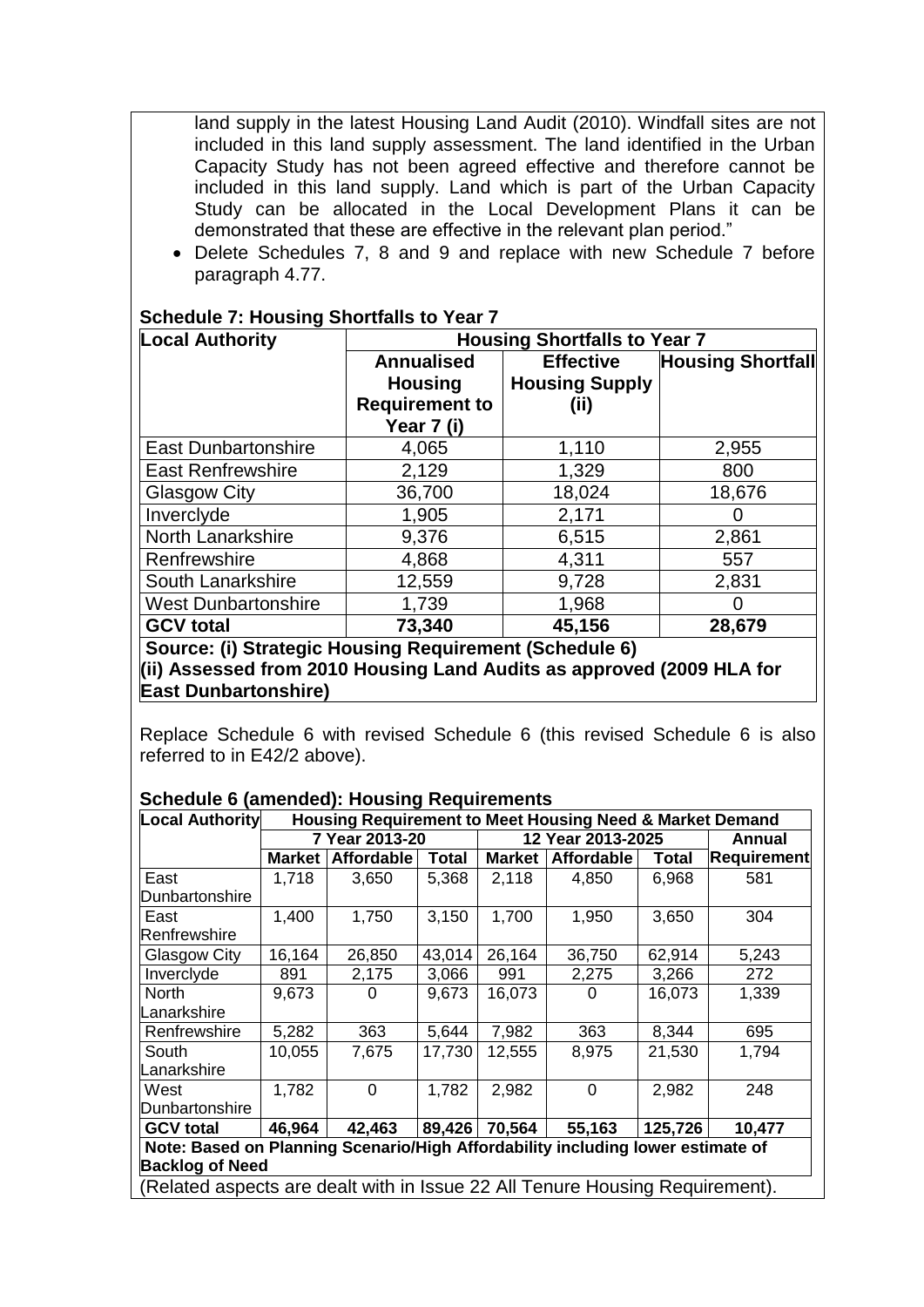### **E46/1 Susan Barnes (Landowner)**

Page 6, Diagram 4 'Supply-side: Sustainable Location Assessment', 'Network of Centres" add sentence: "Providing local-scale development opportunities that are, or can be, sustainably linked with existing local centres."

# **E46/2 Susan Barnes (Landowner)**

Add sentence at end of paragraph 4.15: "It is recognised that Community Growth Areas will require to be augmented by local-scale development at local centres, proposals for which should be considered by local planning authorities on their planning merits".

# **E46/4 Susan Barnes (Landowner)**

Add sentence, prior to last sentence of paragraph 4.75, page 42: "…subject to local planning authorities augmenting supply when necessary with suitably scaled allocations at local centres."

# **E49/5 Jackton & Thorntonhall Community Council**

No specific modification sought.

(Related aspects are dealt with in Issue 27 Strategy Support Measure 10 Housing and Local Flexibility).

# **E50 Hometown Foundation**

- The plan should recognise the potential for such development (Owenstown) as part of the development strategy in bringing forward alternatives to the established Community Growth Areas or allocated sites if some of these are not effective or delayed in delivery. In particular, the Community Growth Areas identified at Carluke and Larkhall have been slow to come forward and the potential for not satisfying housing land requirements should be recognised by the plan so that alternatives can be considered. The phased development of a new settlement could deliver this requirement should existing identified locations not be effective.
- In order to maintain choice and encourage new investment and growth the lack of any strategic requirement to 2025 for additional land to be identified is not accepted.

(Related aspects are dealt with in Issue 23 Definitions of Intermediate Housing and Affordable Housing)

# **E51/1 Scottish Government (Directorate for the Built Environment)**

 We suggest that the Reporter invites the Glasgow and the Clyde Valley Strategic Development Planning Authority to revisit its housing requirement to 2025 to take account of all tenures. In doing so the outputs of the Housing Need and Demand Assessment should be the starting point, but other factors including realistic prospects for the housebuilding industry, for growth, and for the availability of public subsidy to support affordable housing may also be taken into account. The Glasgow and the Clyde Valley Strategic Development Planning Authority should then be invited to identify a housing land requirement more than sufficient to accommodate this target (i.e. incorporating a generosity allowance), and taking account of a realistic assessment of the proportion of the established supply likely to become effective by 2025.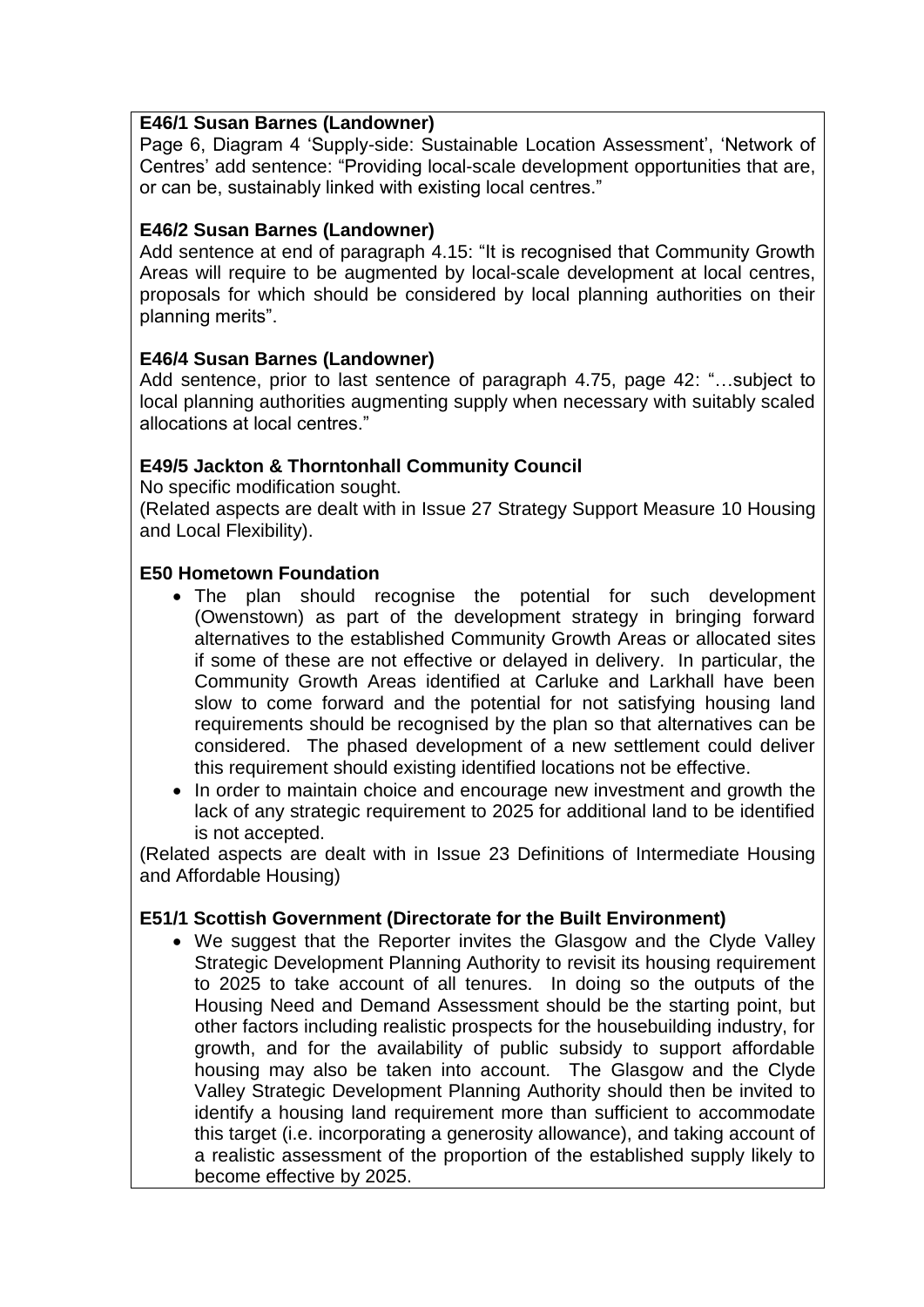• If the Reporter concludes from this exercise that the Proposed Plan does not deliver a generous supply of housing land, then we suggest that Schedule 9 of the Plan is reworked to identify the shortfall in each submarket area (and including a distribution of mobile demand) and a requirement included in the Plan for the eight planning authorities to allocate land to meet these shortfalls through their Local Development Plans.

(Related aspects are dealt with in Issue 19 Housing Market Areas, Issue 20 Generous Land Supply and Issue 22 All Tenure Housing Requirement)

# **E52/13 Mactaggart and Mickel (Homes) Ltd.**

- Requests a strategic plan that is consistent with government planning policy.
- Provide for allocations throughout each council area to ensure that effective housing opportunities are realised and that a generous housing land supply is maintained at all times throughout the plan area and over the plan period.

(Related aspects are dealt with in Issue 20 Generous Land Supply)

# **E53/1 SRG Estates**

Where allocations such as the defined Community Growth Areas cannot be deemed effective in the short term, supplementary proposals/strategies should be identified at the strategic level. This would allow for sustainable housing development to come forward outwith the Community Growth Areas and placate housing need and demand in the short term.

# **E55/4 Homes for Scotland**

- Paragraph 4.72 second sentence delete "considerable" and replace with "some". Add a final sentence: "Mixed sustainable communities also depend on a variety of locations and types of land being identified, including a mix of brownfield and greenfield."
- Paragraph 4.75 delete third sentence and replace with: "These sources of supply represent the locations which Local Authorities should consider first when identifying land through the Local Development Plan. Local Development Plans must allocate a generous supply of land to meet requirements which is effective or capable of becoming effective, and should ensure through monitoring the maintenance of a minimum 5-year effective housing land supply at all times."
- Paragraph 4.78 delete first sentence and replace with: "The projections of need are higher in the earlier period because the Housing Need and Demand Assessment has identified backlog need."
- Paragraph 4.84 delete first two sentences and replace with: "The intermediate sector potentially is part of the wider approach to meeting affordable housing needs. Local Authorities will assess the overall scale of housing land required to meet all needs, but should note that some households who can access intermediate housing may be more mobile than those in the social-rented sector. Some flexibility in land allocations may be needed to reflect this."

(Related aspects are dealt with in Issue 20 Generous Land Supply, and Issue 22 All Tenure Housing Requirement)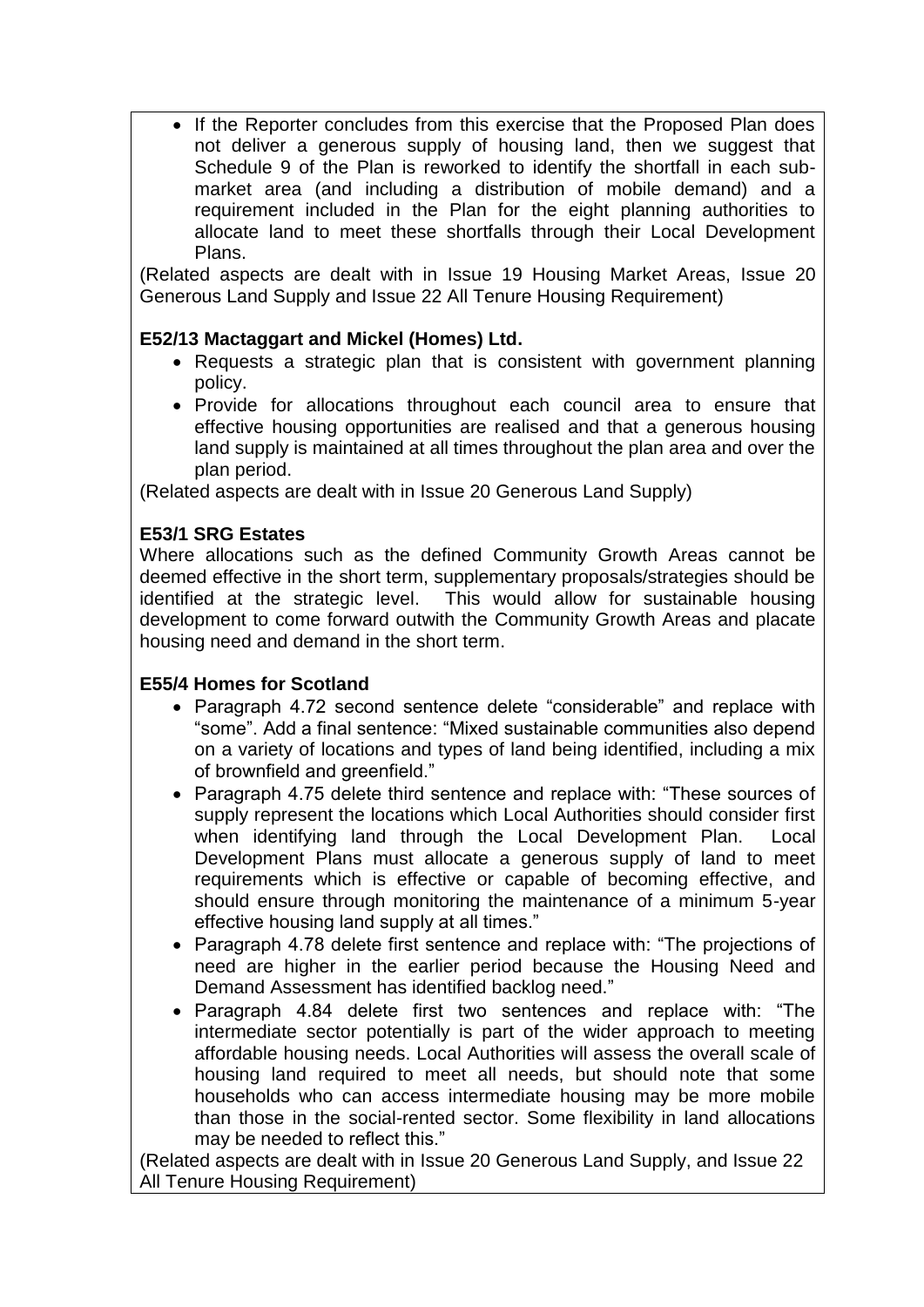# **Summary of responses (including reasons) by planning authority:**

#### **General**

These representations question some aspects of the effectiveness of the housing land supply and consequently seek additional housing land release to meet the economic and household forecasts and projections underpinning the Proposed Plan.

In addressing the issue of effectiveness, the Glasgow and the Clyde Valley Strategic Development Planning Authority is satisfied with the accuracy of its assessment of the effectiveness of the housing land supply, and maintains its view that there is not a need for additional strategic land releases for private sector housing. The Proposed Plan concludes that there is a surplus of housing land already identified through the Housing Land Audit and Urban Capacity Study to 2025.

This is challenged by the representations, based on arguments relating to

- Over-optimistic assessment of "effectiveness"
- Over-reliance on Community Growth Areas, although most representations accept the role of the Community Growth Areas in the longer term.

It should be noted that although the effectiveness of the land supply is questioned, most representations accept the assessment of future demand.

# **Core arguments in the representations**

The representations argue that

- Current market circumstances undermine effectiveness and that there is a requirement for additional flexibility
- A more realistic assessment of effectiveness would result in recognition of a requirement for additional strategic housing land release.
- There appears to be an underlying presumption that such additional strategic land release automatically would stimulate additional housing supply and contribute to resolving unmet demand.

# **Approach to answering the representations**

The Authority"s response considers these as two sub-issues –

- 1. Effectiveness
- 2. Additional Land for Housing.

Effectiveness is examined in relation to three components: Housing Land Audit; Urban Capacity Study and Community Growth Areas.

Finally, the response addresses the specific modifications proposed.

It is important to note that many of the housing issues are inter-related and other aspects of the responses will be dealt with more fully in other Schedule 4"s, notably Issues 17 – 27. The relationship between the housing issues is detailed in the paper "Housing Land - A Strategic Overview".

At the outset, it is also important to recognise that the Housing Need and Demand Assessment, the method to calculate housing requirements, is a new methodology. In the Glasgow and the Clyde Valley area, its Housing Need and Demand Assessment has been declared "robust and credible" in a letter from the Scottish Government's Centre for Housing Market Analysis in June 2011 (Supporting Document 1). The Scottish Government"s Housing Need and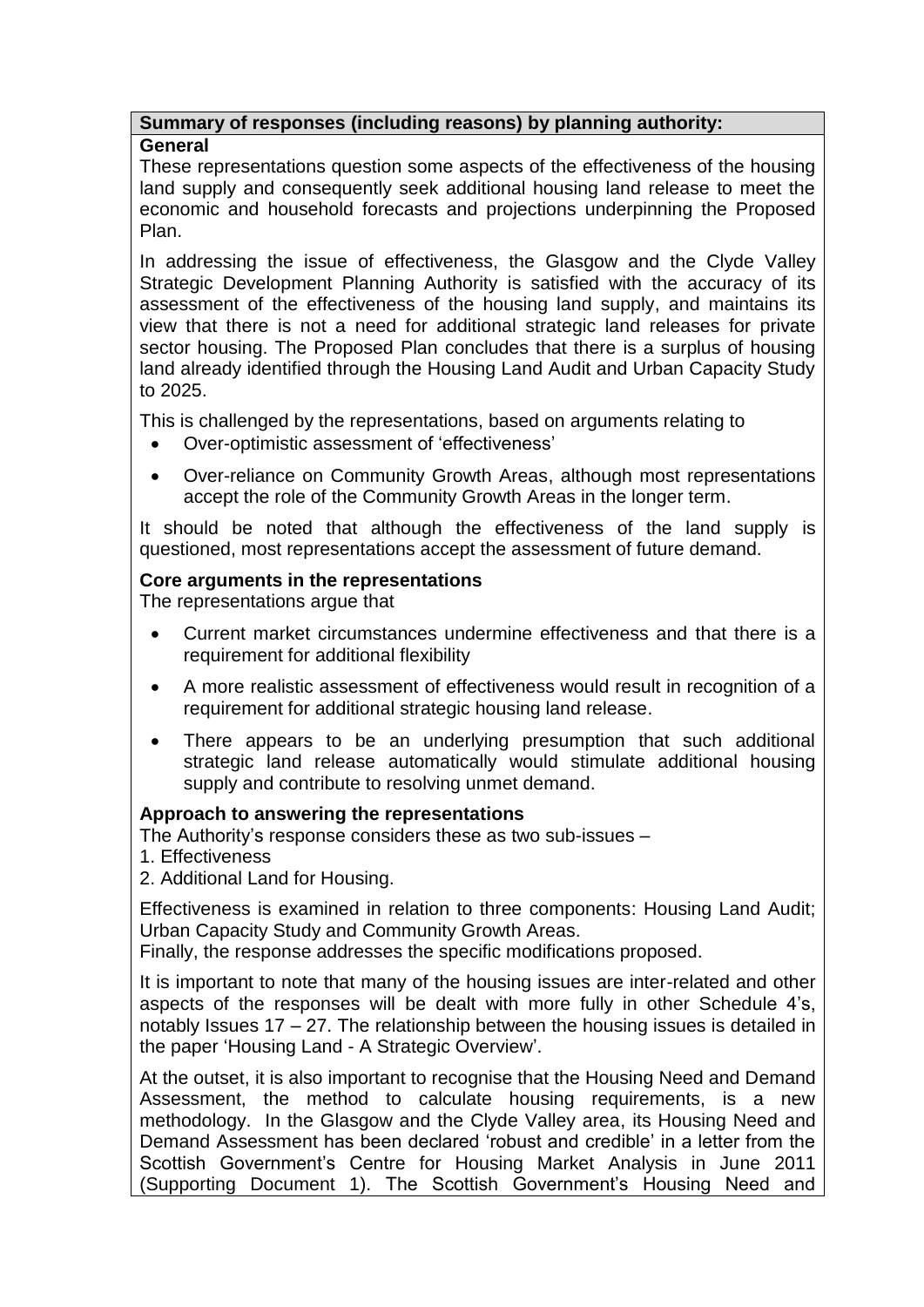Demand Assessment Guidance (March 2008) (Supporting Document 2, Page 7) explains that where a Housing Need and Demand Assessment is "robust and credible" its approach will not be considered at examination. Instead the examination will focus on the proposed spatial policies for housing set out in the Proposed Plan and their relationship with the findings of the housing need and demand assessment.

### **Sub-issue1: Effectiveness**

**E6 Quarriers; E8 Taylor Wimpey UK Ltd; E12 Cemex UK Ltd.; E14/1 Land Synergy; E15/1 Bellisle Developments Ltd; E18 Wm. Short esq.; E19 Duchal Estate; E20 H. J. Paterson; E23 Scottish Property Federation; E24 Banks Group; E29/2 Ogilvie Homes Ltd; E30 NHS Greater Glasgow & Clyde; E31 Caledonian Properties; E34 James Barr Ltd; E35 Messrs Keith & John Lawrence; E42/2 Lynch Homes; E42/4 Lynch Homes; E45/2 CALA Homes (West); E45/4 CALA Homes (West); E49/5 Jackton & Thorntonhall Community Council; E50 Hometown Foundation; E51/1 Scottish Government (Directorate for the Built Environment); E52/13 Mactaggart and Mickel (Homes) Ltd.; E53/1 SRG Estates; E55/4 Homes for Scotland**

The majority of representations challenge the effectiveness of the housing land supply through the Housing Land Audit, Urban Capacity Study and/or the Community Growth Areas.

Effectiveness – Basic Position within the Proposed Plan

- The Authority's position is for a private sector requirement for 97,000 new housing completions by 2025. The Plan has identified land available for 108,000 units, averaging 6,000 completions annually.
- This figure exceeds the projected demand by a surplus of 11,000 units.
- Therefore, there is more than sufficient land available to fulfil demand in the city-region to 2025. The housing land supply used in the Proposed Plan is based on the 2009 Housing Land Audit and the 2009 Urban Capacity Study, which includes the Community Growth Areas identified in the 2006 Structure Plan.

Effectiveness – Meeting the Definition in the Proposed Plan

- 'Effective housing land supply' is defined in Scottish Planning Policy, Glossary (Supporting Document 3), as "The part of the established housing land supply which is free or expected to be free of development constraints in the period under consideration, and will therefore be available for the construction of housing."
- In the city-region, the Housing Land Audit considers effectiveness for seven years, to allow two years for adoption of the strategic development plan, whilst providing a five year effective land supply for local development plans, consistent with Scottish Planning Policy, Paragraph 72 (Supporting Document 3).
- Furthermore, Planning Advice Note 2/2010, Paragraph 55, clearly states "To assess a site or a portion of a site as being effective, it must be demonstrated that within the five-year period beyond the date of the audit the site can be developed for housing…" (Supporting Document 4). Paragraph 55 identifies seven criteria by which planning authorities can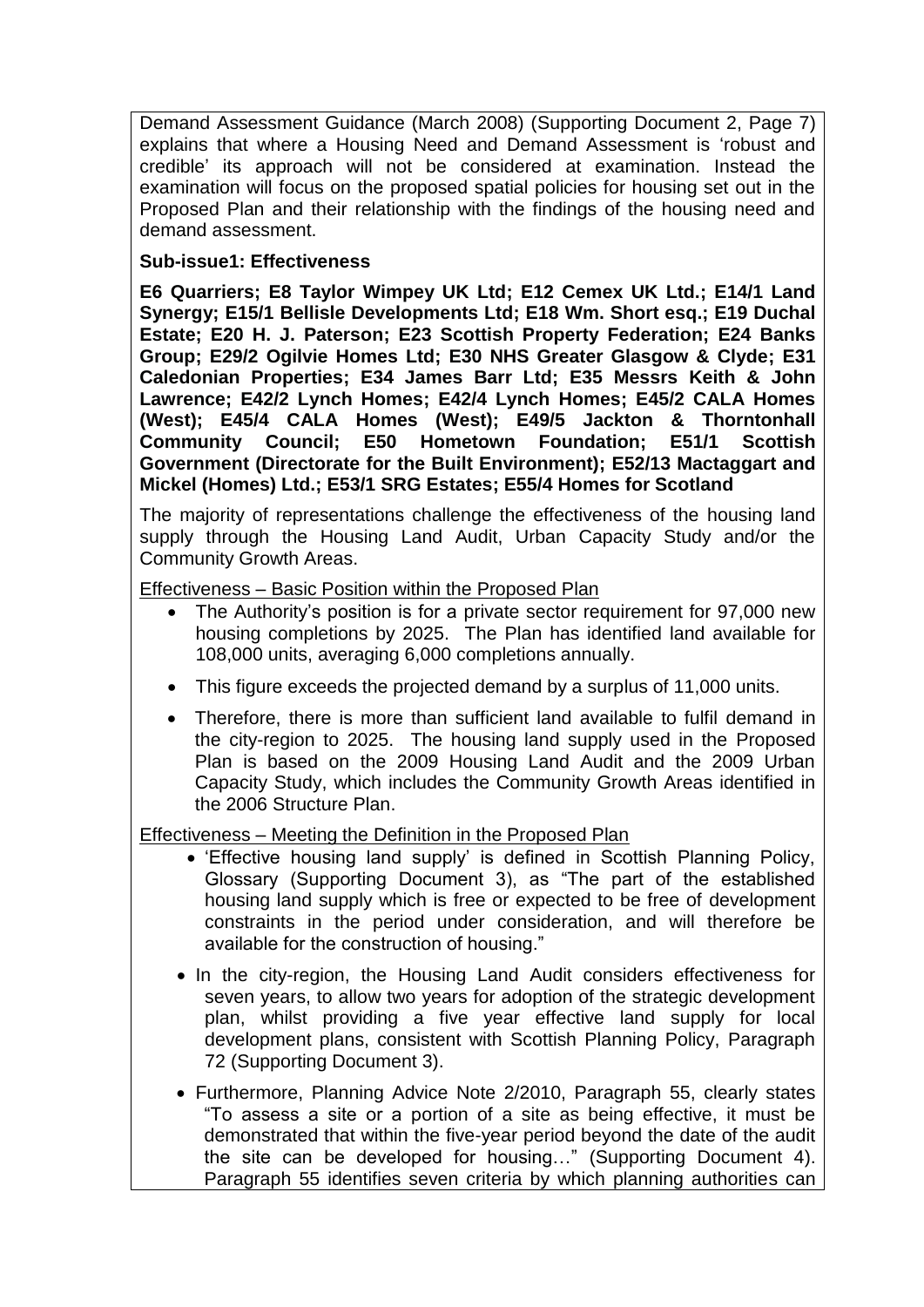determine the effectiveness of individual sites in the Housing Land Audit. These are:

- **Ownership**
- Physical
- **Contamination**
- Deficit funding
- **Marketability**
- Infrastructure
- Land use.
- The 2009 Housing Land Audit was undertaken based on these criteria and audited by Homes for Scotland. The resulting agreed position provided the basis for the Private Sector comparison of supply and demand in the Housing Need and Demand Assessment.
- Two of these criteria, Ownership and Marketability, are worthy of further consideration in current economic circumstances, and may relate to the representations questioning the effectiveness of the land supply.
- *Ownership:* "the site is in the ownership or control of a party which can be expected to develop it or release it for development. Where a site is in the ownership of a local authority or other public body, it should be included only where it is part of a programme of land disposal" - there is a strong commercial aspect to this factor which may affect some parts of existing landbanks - even if a site is in a developer's ownership and has planning consent and has no abnormal physical/infrastructure constraints, it may not in fact be developed if the developer judges that it will not generate a satisfactory return.
- *Marketability:* "the site, or relevant part of it, can be developed in the period under consideration" - even if a site, under normal circumstances, could be developed in the period under consideration, nothing will happen if the developer judges market vitality to be so low and demand so sluggish that the risk of profitable sales is unacceptable. In this instance alternative sites may not be any more effective than the example given and may not deliver completions any sooner. A key issue here is the level of current actual demand.
	- 'Established housing land supply' is defined in Planning Advice Note 2/2010, Glossary, (Supporting Document 4) as "The total housing land supply – including both unconstrained and constrained sites. This will include the effective housing land supply, plus the remaining capacity for sites under construction, sites with planning consent, sites in adopted local development plans and where appropriate other buildings and land with agreed potential for housing development."
- The Established Land Supply at 2009 has mostly been included in the Urban Capacity Study although some sites have been excluded due to the 2009 Urban Capacity study being predominantly based on the draft 2009 Housing Land Audits (ref Issue 21 Urban Capacity Study).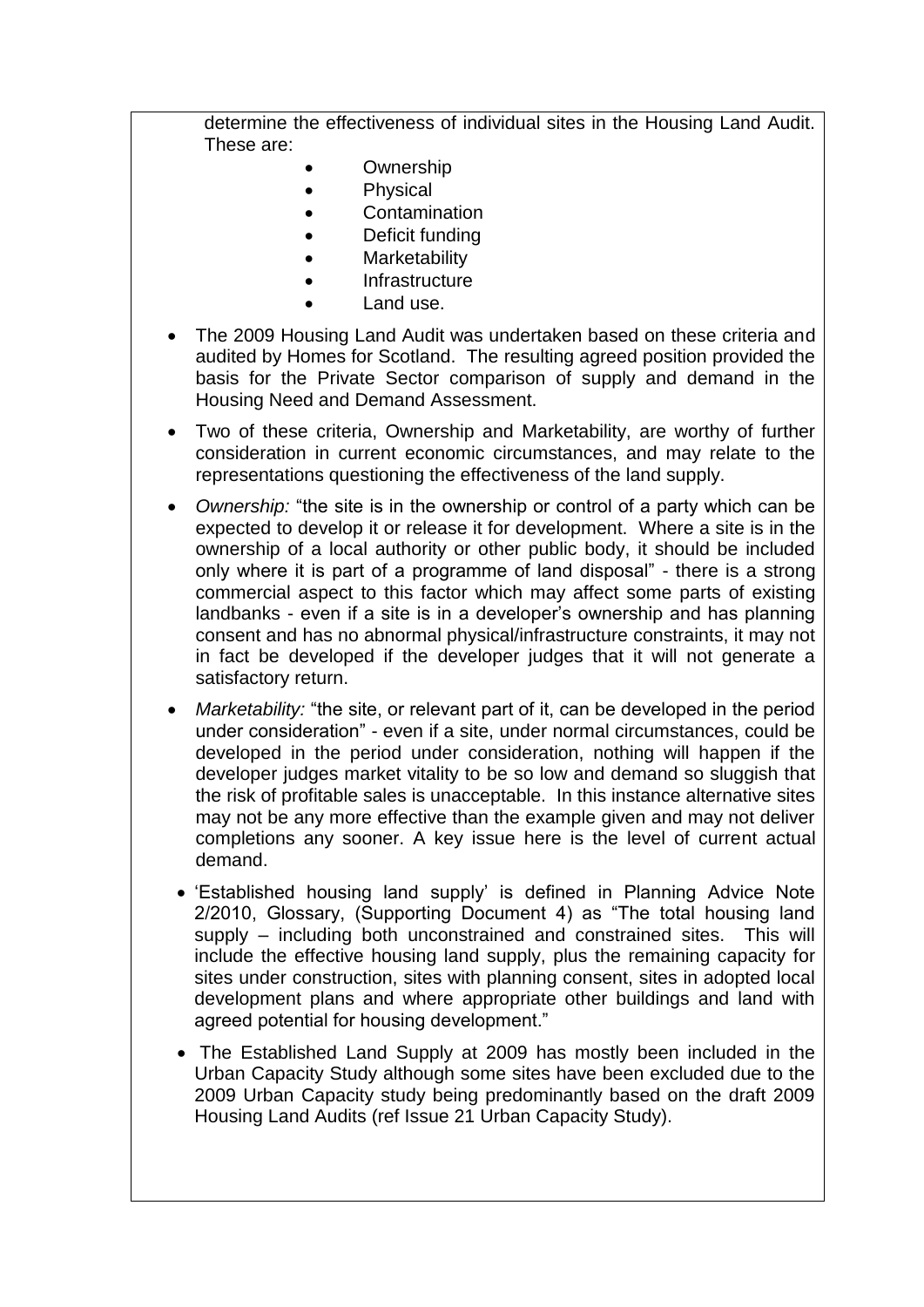- The annual Housing Land Audit is fully audited with Homes for Scotland.
- Housing Land Audits are an accepted means of monitoring land supply in Scottish Planning Policy (Supporting Document 3) and Planning Advice Note 2/2010 (Supporting Document 4).
- The 2009 Housing Land Audit provides seven years effective housing land to 2016, with most of the remaining established land supply being identified in the Urban Capacity Study.
- At the time of the preparation of the 2009 Housing Land Audit (base date 31<sup>st</sup> March 2009), the consolidated Scottish Planning Policy had not been published; therefore, the policy framework was provided by Scottish Planning Policy 3 'Planning for Homes' (Revised 2008) (Supporting Document 5).
- Guidance on undertaking Housing Land Audits was found within Scottish Planning Policy 3 Planning for Homes, Annex A Housing Land Audits (Supporting Document 6), as Planning Advice Note 2/2010 had not been published.
- It should be noted that only limited change has occurred between Annex A of Scottish Planning Policy 3 and the Housing Land Audit section in Planning Advice Note 2/2010. References below will relate to Planning Advice Note 2/2010 and Scottish Planning Policy.
- The Glasgow and the Clyde Valley Strategic Development Planning Authority considers its approach to assessing effectiveness is compliant with Scottish Planning Policy and Planning Advice Note 2/2010.
- The Housing Land Audit in the Glasgow and the Clyde Valley Strategic Development Plan area is undertaken by the constituent authorities using jointly agreed 'Housing Land Audit Guidance Notes' (Supporting Document 7) which are consistent with Government guidance and advice.

Housing Land Audit – Consistency and Process

- Liaison meetings throughout the year address problems arising in undertaking the audit and promote consistency in the approach between authorities. This consistency allows annual monitoring of the housing land supply in the city-region to be undertaken within the Housing Market Area framework which operates across local authority administrative boundaries.
- The 2009 Housing Land Audit was undertaken taking into account the changing market circumstances arising from the economic downturn and the reduced capacity of the house building industry.

# Housing Land Audit – Trends in the city-region

- Compared to 2008 figures, the 2009 Housing Land Audits revised effectiveness downwards between 5% and 30% (recognising varying circumstances between local authorities).
- The finalised Housing Land Audits were agreed with Homes for Scotland, with only a minor dispute of 4% (1,500 units) of the overall capacity (relating to three local authorities).
- Only 38% of the total land supply was considered effective in 2009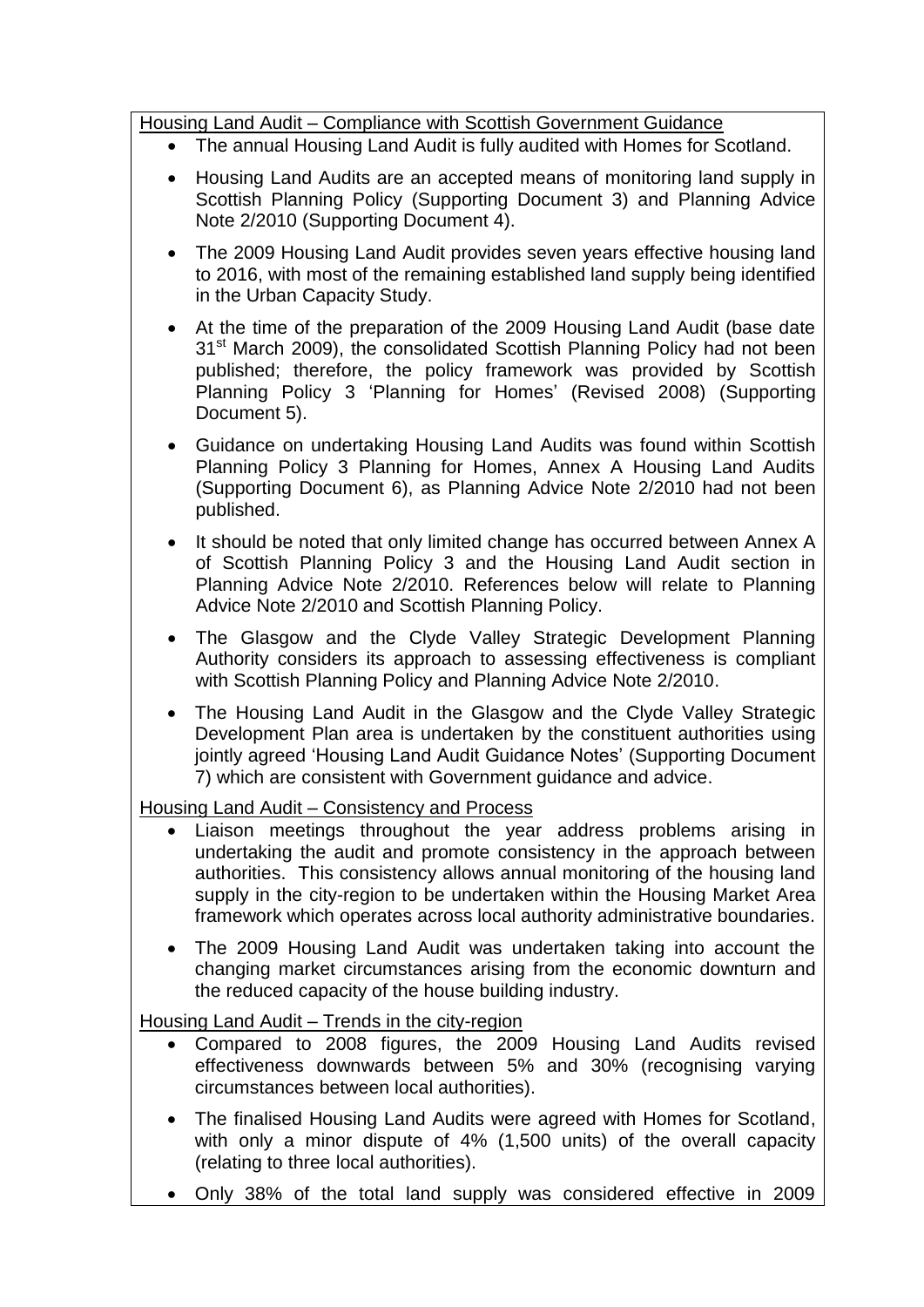compared with 52% in 2008 and up to 60% in the preceding 4 years. During these discussions, Homes for Scotland recognised that the reduction in effective land supply would also be reflected in demand and capacity of the house building industry.

 The Urban Capacity Study equally was undertaken in the context of depressed market conditions, and authorities took a measured view of the rate of recovery in the housebuilding industry.

Effectiveness – Urban Capacity Study

- The Scottish Government encourages planning authorities to use Urban Capacity Studies to assess opportunities for further housing development within existing settlements, focusing on previously developed land and conversion of existing buildings, and reviewing land currently allocated for uses other than housing. Scottish Planning Policy, Paragraph 81 (Supporting Document 3).
- An Urban Capacity Study in the city-region is undertaken every five years to support the production of the Strategic Development Plan and a Housing Need and Demand Assessment. Some respondents have suggested that the Urban Capacity Study should be subject to the tests of effectiveness identified in Planning Advice Note 2/2010 for undertaking the Housing Land Audit.
- The criteria of effectiveness apply to the five year effective land supply in accordance with Scottish Planning Policy. Urban capacity sites cover a spectrum of current uses and may be subject to confidentiality in terms of their potential change of use and its timing. It is therefore not appropriate nor is it the intention of the Scottish Government - to apply the criteria of effectiveness to sites identified in the Urban Capacity Study which focuses on housing development in the longer term, 2016-2033 (2016-25 are considered in the housing calculations in the Proposed Plan).
- The Urban Capacity Study has been undertaken consistently and realistically across the constituent authorities and the methodology was the subject of consultation prior to its commencement (Urban Capacity Study Issues Report 2009) (Supporting Document 8).
- The outcomes are detailed in the Urban Capacity Study 2009, Background Report 13 to the Proposed Plan (Supporting Document 9). The Glasgow and the Clyde Valley Strategic Development Planning Authority therefore rejects the view that the Urban Capacity Study should be subject to the criteria of effectiveness identified in Planning Advice Note 2/2010. Further related discussion may be found in Issue 21 Urban Capacity Study.
- Many representations highlight delivery issues because of market conditions. In this context it is worth noting that if the Housing Need and Demand Assessment had focussed on the short term, then projected household growth would have been considerably less than the figures now presented in the Housing Need and Demand Assessment, which reflect longer term conditions. Further related discussion may be found in Issue 22 Generous Land Supply.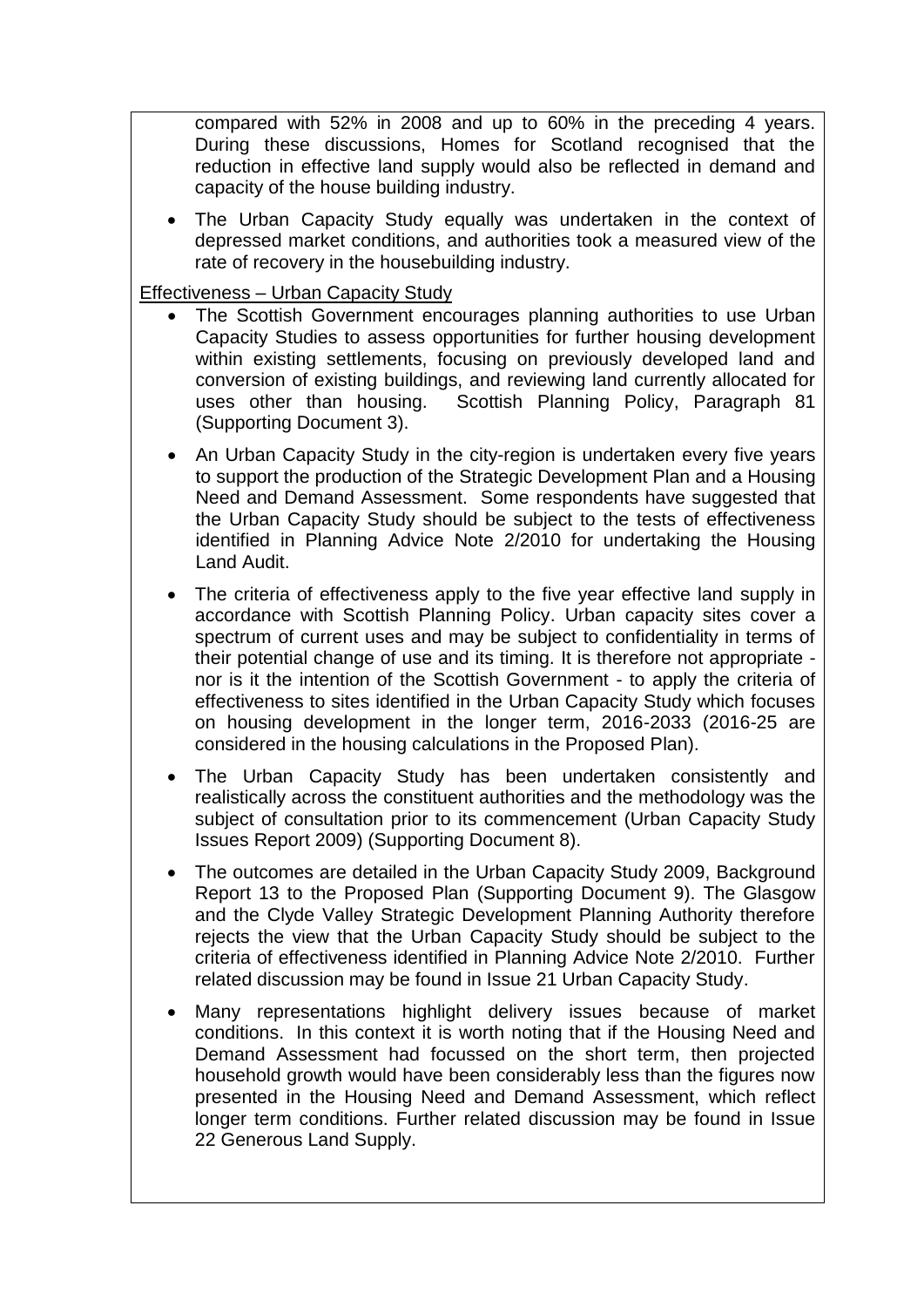### Effectiveness – Community Growth Areas

Requests to specifically remove Community Growth Areas are dealt with in Issue 18 - Removal of Community Growth Areas.

- Most representations support Community Growth Areas over the longer term, but question their short or medium term effectiveness, anticipating delayed delivery due to the current economic situation, and abnormal infrastructure or other costs.
- The Community Growth Areas set out in the 2006 Joint Structure Plan (approved by Scottish Ministers on  $29<sup>th</sup>$  April 2008) with an estimated capacity of approximately 19,000 houses, are a fundamental component of the long term sustainable urban expansion of the city region and make a significant **greenfield** contribution to the land supply (approximately 20% of the Established Land Supply (of which 10% are effective).
- Community Growth Areas were selected to meet the development needs set out in the Glasgow and the Clyde Valley 2006 Structure Plan Technical Report TR6/06 Assessment of Potential Areas for Urban Expansion, April 2006 (Issue 5 Supporting Document 3). Their designation was also a response to the House-building Industry"s then appeal for large-scale release in order 'to procure' infrastructure investment. Paragraph 28 of the aforementioned Report highlights the preference has been given to corridors with sustainable transport access, to corridors reflecting the sensitivities of Green Belt and their capacity for significant development of a long term approach creating or enhancing communities.
- The Glasgow and the Clyde Valley Strategic Development Planning Authority recognises that, whilst few of the Community Growth Areas are currently under construction due to current economic conditions, they all have either been integrated into Local Plans, or have been the subject of master planning, or have been granted planning permission. They remain, therefore, a fundamental component of the land supply.
- The Proposed Plan therefore anticipates that Community Growth Areas will contribute substantially to supply in the medium and longer-terms. The **Banks Group (E24**) takes the view that Gartcosh/Glenboig Community Growth Area could see substantial progress within the short term. This difference of view regarding delivery of these growth areas reflects differing judgements within the Industry regarding how quickly stability and confidence will return to markets. Current circumstances in the housing market are unusual and give rise to considerable uncertainty. The land supply will continue to be annually monitored through Housing Land Audits.
- In resisting the numerous representations for substantial additional housing land release, based on the Community Growth Areas being considered largely non-effective in the short-term, the Strategic Development Planning Authority acknowledges that any new releases would require greenfield land. With market recovery, these new alternative housing sites, added to the existing Greenfield land supply, would establish a greenfield land-bank which could undermine the basis of regeneration strategies and community renewal through brownfield land recovery, including National Development Priorities and Community Growth Areas, and diverting from strategy aimed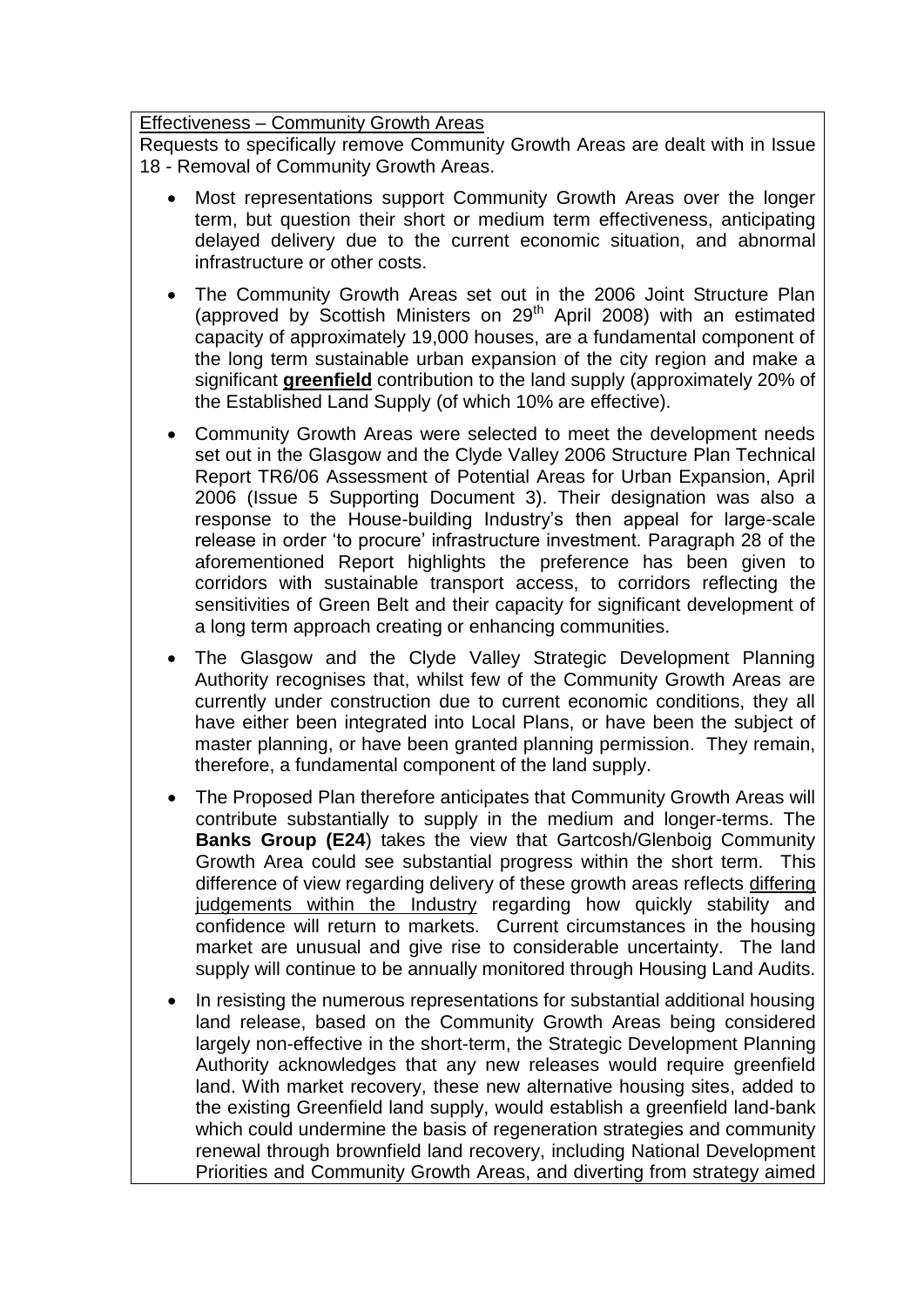at sustainable development models and low carbon futures.

 The Glasgow and the Clyde Valley Strategic Development Planning Authority is mindful of the need for a balanced judgement: sustainable economic growth includes enabling the provision of a range of housing to meet various requirements, but it also requires a high quality, enhanced environment where every effort is made to regenerate vacant and derelict land (National Planning Framework for Scotland 2, paragraphs 55, 72-77, 87 and 91) (Supporting Document 10). It is considered that bringing forward significant new sites in the short to medium term would be contrary to the Spatial Development Strategy and the overall vision of the Proposed Plan which has identified a surplus in private sector supply to 2025.

### **Sub-issue 2: Additional Land for Housing**

**E8 Taylor Wimpey UK Ltd; E9 Wallace Land; E10 CALA Homes/ Taylor Wimpey UK Ltd; E12 Cemex UK Ltd.; E14/1 Land Synergy; E15/1 Bellisle Developments Ltd; E18 Wm. Short esq.; E19 Duchal Estate; E20 H. J. Paterson; E23 Scottish Property Federation; E24 Banks Group; E29/2 Ogilvie Homes Ltd; E30 NHS Greater Glasgow & Clyde; E31 Caledonian Properties; E34 James Barr Ltd; E35 Messrs Keith & John Lawrence; E42/4 Lynch Homes; E45/4 CALA Homes (West); E49/5 Jackton & Thorntonhall Community Council; E50 Hometown Foundation; E53/1 SRG Estates**

- In asserting the ineffectiveness of a proportion of the identified housing land supply, many representations go on to propose additional strategic land release for housing. In some cases this is a general request for additional release, in others specific sites are proposed; small scale releases are requested on what developers deem "clean" sites that could be developed quickly (**E14/1 Land Synergy; E15/1 Bellisle Developments Ltd; E18 Wm. Short esq.; E19 Duchal Estate; E20 H. J. Paterson; and E23 Scottish Property Federation**); and one specifies release of sites under 50 units (**E24 Banks**). For site specific representations see related Issue 24 Housing Land Allocations Specific Locations.
- This position presumes that such additional strategic land release sites would be more effective than the existing sites identified in the housing land supply and would result in additional units being completed and occupied.
- The Glasgow and the Clyde Valley Strategic Development Planning Authority disagrees with this position and considers that a generous supply of effective land for private sector housing has already been provided through the Housing Land Audit, which has been audited by Homes for Scotland, and through the Urban Capacity Study, comprising sites from the Established Land Supply and Community Growth Areas.
- Even using optimistic household projections, taking account of the in-built flexibility in the Plan, including the exclusion of windfall sites, and revising the housing land supply to reflect depressed economic conditions, a surplus of 11,000 units has been identified by 2025 in the private sector. The question of in-built generosity/flexibility in the underlying assumptions of the Proposed Plan is dealt with under Issue 20 Generous Land Supply.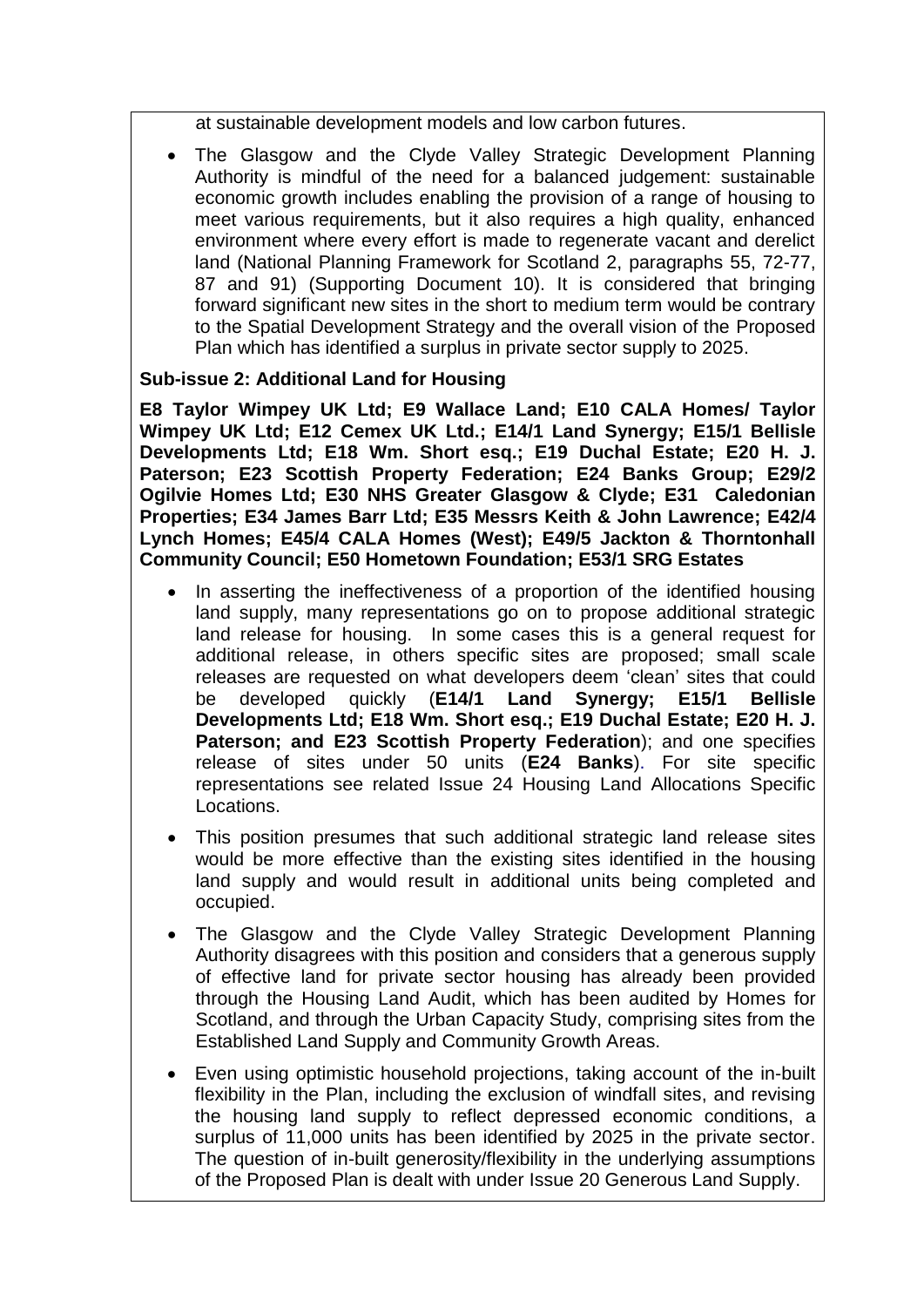- It is important to bear in mind that the provision of land for housing does not guarantee more housing completions. Scottish Planning Policy, Paragraph 76 (Supporting Document 3) recognises this: "The delivery of housing does not rely solely on the allocation of appropriate land in the development plan. A variety of other factors are important including the planning application and its determination, negotiation of legal agreements, granting of a building warrant and roads construction consent, water and drainage connection, the capacity of the construction industry and the functioning of the housing market. Most of these factors are outwith the direct control of the planning authority".
- The Glasgow and the Clyde Valley Strategic Development Planning Authority is satisfied that there is a generous housing land supply as required by Scottish Planning Policy.
- It is accepted that the economic downturn and fiscal restraint may affect deficit funding for more complex regeneration projects and some contributions to affordable provision. But the severity of the change in economic circumstances has been such that construction work on several otherwise attractive and marketable sites in the city-region has simply halted.
- The Glasgow and the Clyde Valley Strategic Development Planning Authority views current market circumstances relating to substantially reduced demand, as a result of various factors including economic uncertainty, insecure labour market, low confidence and lack of mortgage finance, as the key issues. These are not planning issues. This point is supported in East Renfrewshire Council's Local Plan Examination Report, September 2010, Issue 26, paragraph 28 (Supporting Document 11) where the Reporter concluded that "The main barrier to the uptake of the land supply and consequent delays in programming appear to focus on the capacity of the house-building industry, the current economic climate and the nature of the housing market. These matters are not directly within the control of land use planning."
- Furthermore, **E49/5 Jackton & Thorntonhall Community Council** also refer to these issues in their representation considering that the problems currently facing the house building industry do not stem from a lack of developable land but from a lack of demand. They consider that increasing land supply would be more likely to exacerbate this situation since it would tend to drive down the market value of the existing land bank thereby threatening the financial stability of the sector.
- It is therefore not clear from the demands for additional strategic land release how a substantial number of different sites will overcome these issues and stimulate demand. This is explicitly recognised by the Chief Planner in his letter to Heads of Planning of 29 October 2010, relating to the provision of an effective supply of land for housing, Paragraph 6 (Supporting Document 12, our emphasis): "Where a planning authority has a 5 year supply of effective housing land but the impediment to developing that site is the general availability of mortgages or low level of demand from purchasers then there will be little if anything to be gained by releasing additional sites."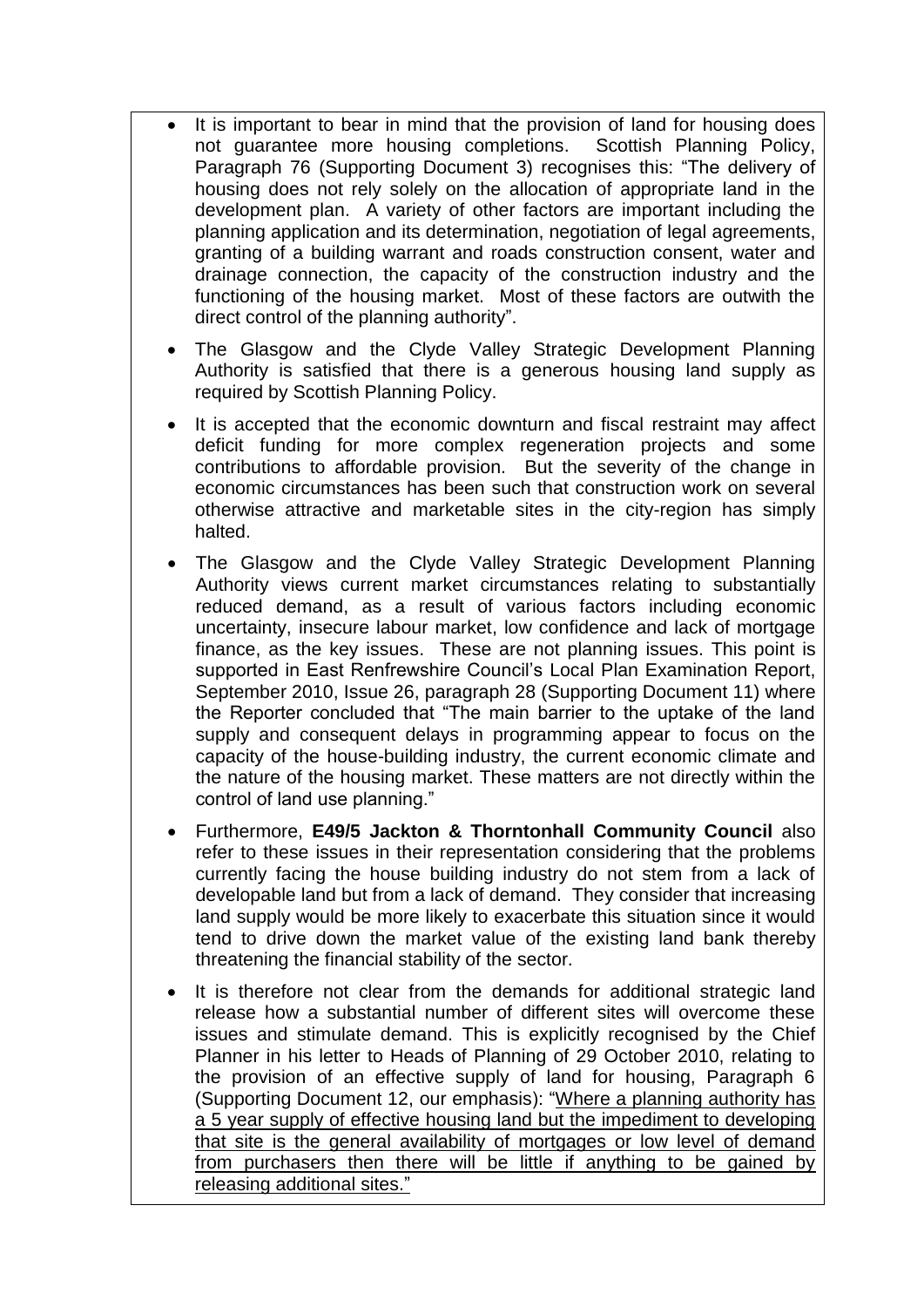- Notwithstanding the above comments, the Glasgow and the Clyde Valley Strategic Development Planning Authority does recognise the current uncertainties in the market, and the difficulties facing the construction sector. In the short term, with constrained development finance, it is recognised that some additional small sites may facilitate developers in reestablishing supply, and this is addressed in the Proposed Plan in Strategic Support Measure 10 (for more detail see Issue 27 Strategy Support Measure 10 Housing and Local flexibility).
- The Glasgow and the Clyde Valley Strategic Development Planning Authority views this approach as a pragmatic response to highly unusual short term circumstances, and would permit local authorities to exercise their detailed knowledge of local market circumstances.
- In conclusion, it is the view of the Glasgow and the Clyde Valley Strategic Development Planning Authority that there is a generous supply within the effective land supply and the Urban Capacity Study to meet the demand projected in the Proposed Plan and therefore there is no requirement for additional strategic housing land release.
- Without a strategic requirement for additional housing land, it is considered that the Local Development Plan is the appropriate vehicle to consider any requirement for additional housing land. Strategic Support Measure 10 "Housing development and local flexibility" gives Local Authorities, where appropriate, the mechanism to augment their private sector supply to 2020 with the release of additional limited scale sites.

### **Response to specific modifications sought**

### **E12 Cemex UK Ltd.**

The Glasgow and the Clyde Valley Strategic Development Planning Authority rejects the proposed modification to remove reference to a surplus of effective and established land to meet private sector housing demand in Schedule 6 (page 43) and para 4.84 (page 48).

 A surplus of private sector housing land of nearly 11,000 units at 2025 has been identified in the Housing Need and Demand Assessment and the methodology has been deemed to be "robust and credible" by the Scottish Government. It is the Authority"s view, in line with the explanation above, that there is no shortfall in the private sector land supply and no basis for this modification.

### **E18 Wm. Short esq., E19 Duchal Estate, E20 H. J. Paterson, E34 James Barr Ltd E35 Messrs Keith & John Lawrence**

 The Glasgow and the Clyde Valley Strategic Development Planning Authority rejects the proposed modification to amend Schedules 8 and 9 to include additional housing land release. As argued above, there is no strategic requirement for additional housing land release and therefore no change is required.

### **E42/2 Lynch Homes, E45/2 CALA Homes (West)**

The Glasgow and the Clyde Valley Strategic Development Planning Authority rejects the proposed modification to replace the text in paragraph 4.71.

• The Proposed Plan has clearly stated why it has not set out a strategic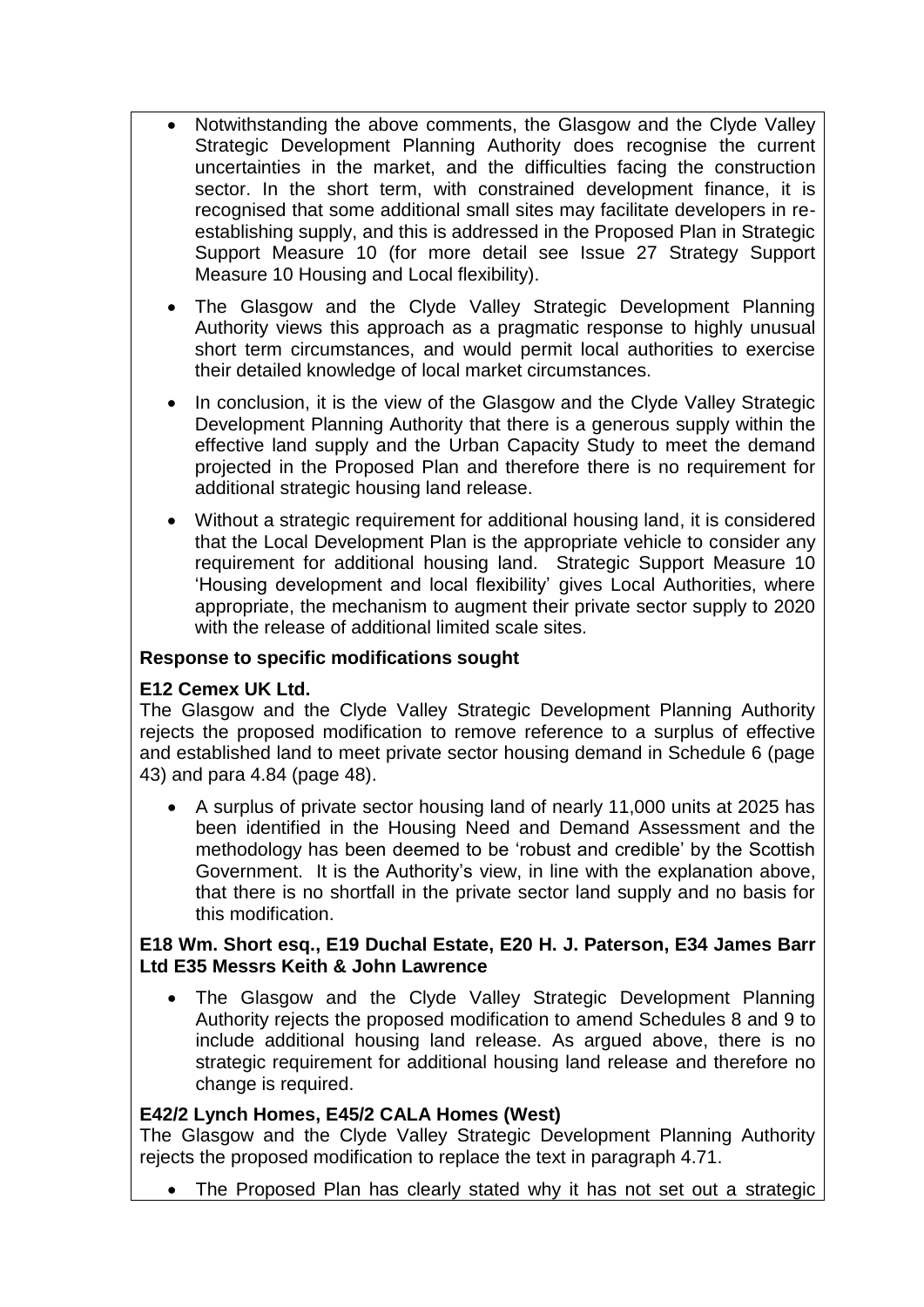housing requirement for all tenures, in paragraph 4.80. This is dealt with in greater detail in Issue 22 All Tenure Housing Requirement, while Issue 20 deals with Generous Land Supply.

 It is also considered that paragraph 4.70 outlines the role of the Local Development Plan in ensuring a five year effective land supply. It is not considered necessary for the Proposed Plan to reiterate Scottish Planning Policy to Local Development Planning authorities.

### **E42/4 Lynch Homes**, **E45/4 CALA Homes (West)**

The Glasgow and the Clyde Valley Strategic Development Planning Authority rejects the proposed modification to paragraph 4.70.

 The Proposed Plan has clearly stated why it has not set out a strategic housing requirement for all tenures in paragraph 4.80. This is dealt with in greater detail in Issue 22 All Tenure Housing Requirement.

The Glasgow and the Clyde Valley Strategic Development Planning Authority rejects the proposed modifications to paragraph 4.72.

- The Proposed Plan is clear in its Spatial Vision and Strategic Development Strategy to prioritise brownfield development. It is a fundamental plank of strategic and local planning that there is more than "limited scope" to alter market perceptions and promote mixed sustainable communities in renewal and regeneration areas. All regeneration and sustainable strategies would fail were there to be such a limitation and experience of strategy since the mid-1970s has demonstrated the scale of opportunity available positively to alter market perceptions and bring market housing into the sustainable development and regeneration process.
- The Proposed Plan is consistent with National Planning Framework for Scotland 2, Paragraphs 85, 87, 89 and 91 (Supporting Document 10).
- It is not considered appropriate for the Proposed Plan, with its focus on Vision and Strategy, to instruct Local Development Plans in regard to Affordable Housing polices. It is the role of the Local Housing Strategy to determine Housing Supply Targets. Local Development Plans are required to accord with the strategy of the Strategic Development Proposed Plan.

The Glasgow and the Clyde Valley Strategic Development Planning Authority rejects the proposed deletion and substitution of Schedules 6, 7, 8, and 9 with corresponding text changes to paragraphs 4.72 and 4.77.

- The Strategic Development Planning Authority"s position in regard to All Tenure is detailed in Issue 22 and its position with regard to effectiveness of the housing land supply is detailed above.
- There is no requirement for annualised housing requirements to year 7 in a Strategic Development Plan.
- It is also not considered appropriate to use a 2010 Draft Housing Land Audit when it has not been finalised with Homes for Scotland.
- The Housing Need and Demand Assessment is based on a finalised 2009 Housing Land Audit and the Proposed Plan, as per Guidance, is framed by the results of the Housing Need and Demand Assessment.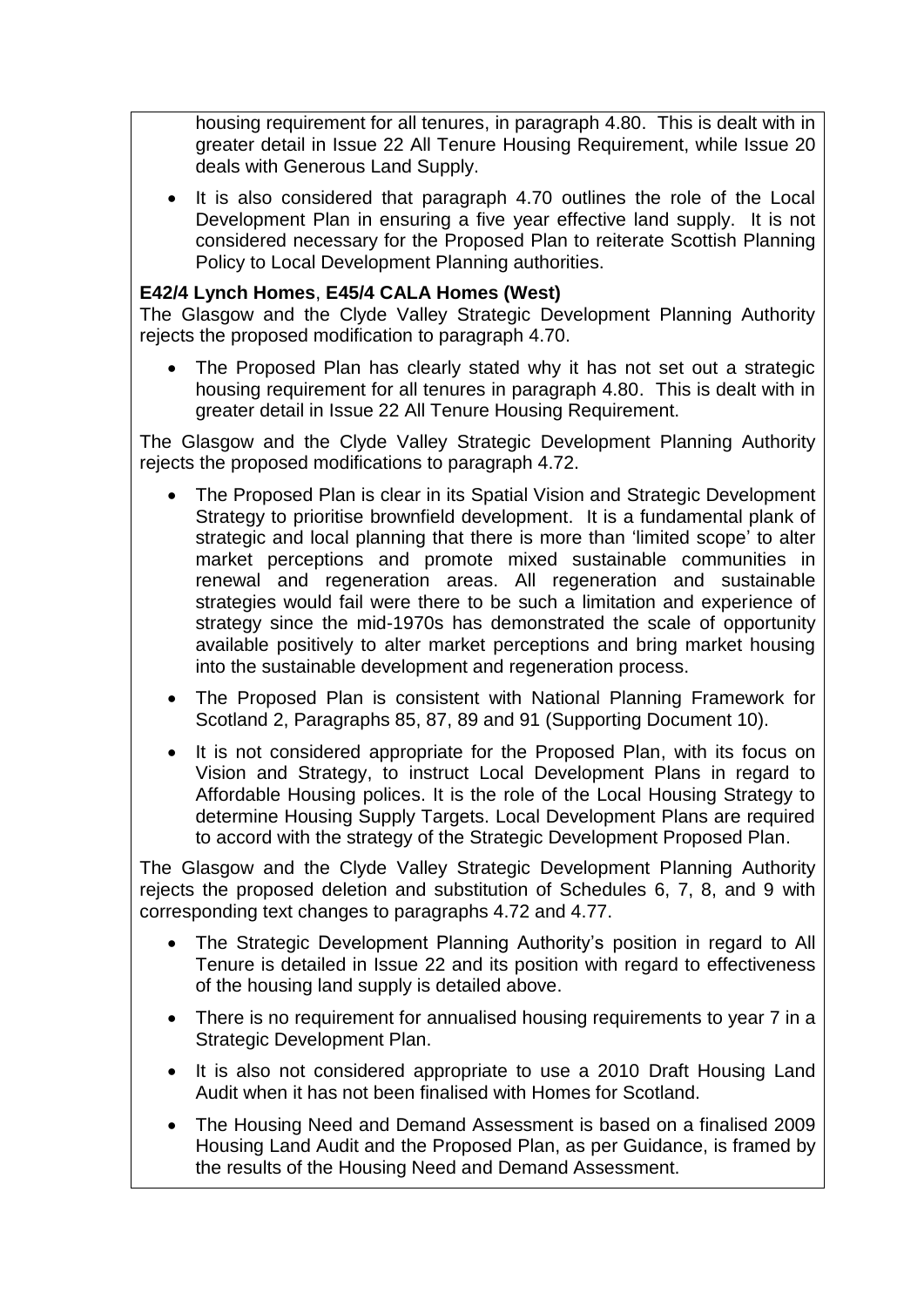### **E46/1 Susan Barnes (Landowner)**

The Glasgow and the Clyde Valley Strategic Development Planning Authority rejects the proposed modification to Diagram 4.

The section 'Network of Centres' refers specifically to retail centres and therefore it is considered inappropriate to make a modification relative to strategic housing allocations for an overtly local planning issue.

### **E46/2 and E46/4 Susan Barnes (Landowner)**

The Glasgow and the Clyde Valley Strategic Development Planning Authority rejects the proposed modifications to paragraphs 4.15 and 4.75.

 It is considered that any additional local-scale housing land requirement is dealt with sufficiently through Strategic Support Measure 10 and through Local Development Plans.

# **E55/4 Homes for Scotland**

The Glasgow and the Clyde Valley Strategic Development Planning Authority rejects the proposed modifications to paragraph 4.72.

• The Proposed Plan is clear in its Spatial Vision and Strategic Development Strategy to prioritise brownfield development.

The Glasgow and the Clyde Valley Strategic Development Planning Authority rejects the proposed modification to paragraph 4.75.

- It is considered that paragraph 4.70 outlines the role of the Local Development Plan in ensuring a five year effective land supply.
- It is not considered necessary for the Proposed Plan to reiterate Scottish Planning Policy to Local Development Planning authorities.

The Glasgow and the Clyde Valley Strategic Development Planning Authority rejects the proposed modification to paragraph 4.78.

• The Proposed Plan already states clearly in paragraph 4.78 that backlog need has been included, in part, in the private sector projections over the 10 year period (2009-2019) as recommended in the Scottish Government"s Housing Need and Demand Assessment Guidance (Supporting Document 13); as a consequence demand is higher in the first planning period (2009- 2020).

The Glasgow and the Clyde Valley Strategic Development Planning Authority rejects the proposed modification to paragraph 4.84.

- The Proposed Plan states, in paragraphs 4.83 and 4.84, that the Intermediate Sector is a potential sector which is a sub-set of the Affordable sector and recognises that some households in this sector may be more mobile than the social-rented sector.
- Details of defining the Affordable sector Housing Market Area can be found in Housing Need and Demand Assessment Technical Appendix TA01 A Housing Market Area Framework, paragraphs 5.1-5.5 (Supporting Document 14)
- Local authorities, through their Local Housing Strategies, will identify Housing Supply Targets for the Affordable sector at the appropriate